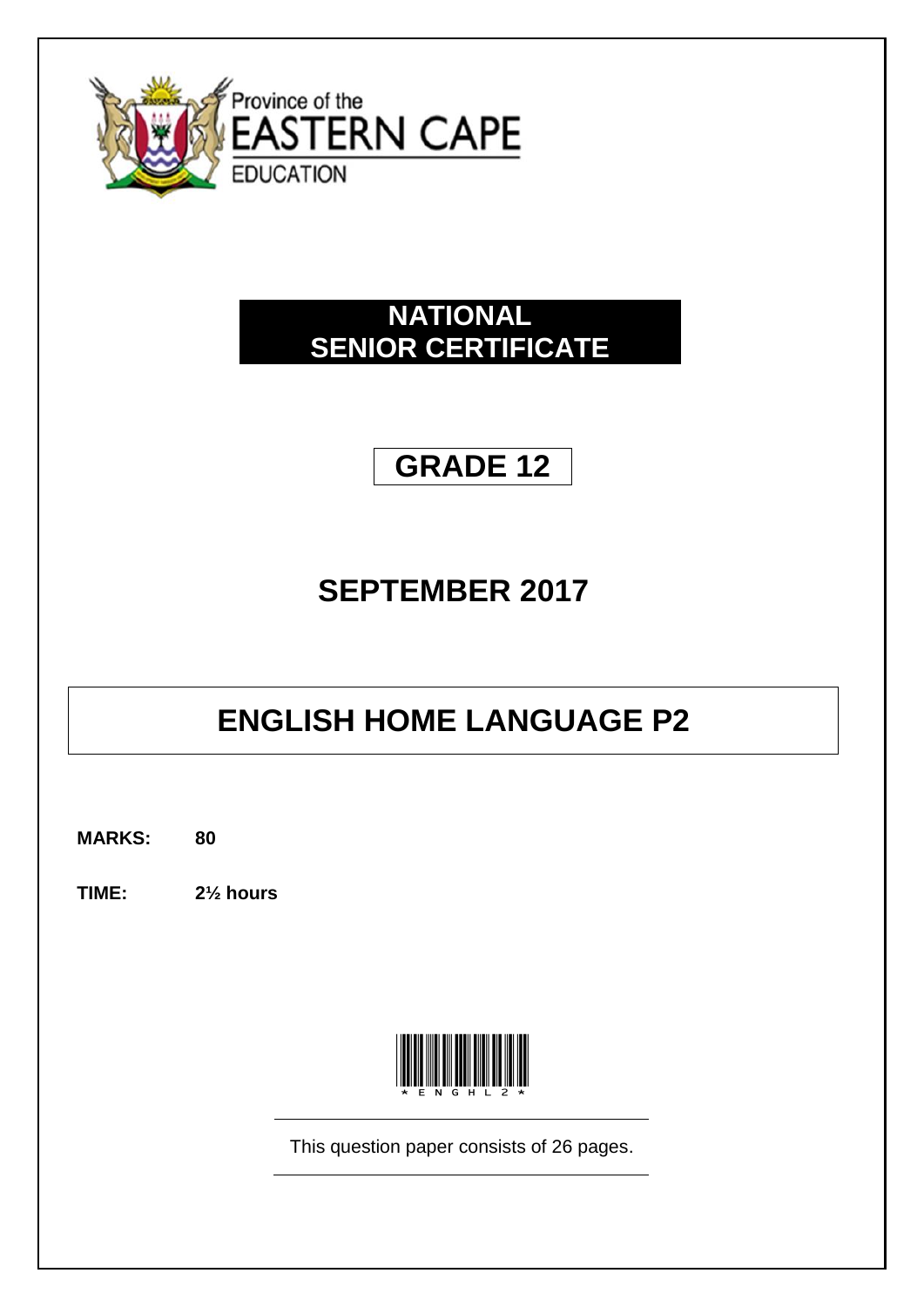#### **INSTRUCTIONS AND INFORMATION**

- 1. Please read this page carefully before you begin to answer questions.
- 2. Do not attempt to read the entire question paper. Consult the table of contents on the next page and mark the numbers of the questions set on texts you have studied this year. Thereafter, read these questions and choose the ones you wish to answer.
- 3. This question paper consists of THREE sections.

SECTION A: POETRY (30) SECTION B: NOVEL (25) SECTION C: DRAMA (25)

- 4. Follow the instructions at the beginning of each section carefully.
- 5. Answer FIVE QUESTIONS in all: THREE in SECTION A, ONE in SECTION B and ONE in SECTION C. Use the checklist to assist you.
- 6. Number the answers exactly as the questions have been numbered in the question paper.
- 7. Start each section on a NEW page.
- 8. Write neatly and legibly.
- 9. Suggested time management: SECTION A: approximately 40 minutes SECTION B: approximately 55 minutes SECTION C: approximately 55 minutes
- 10. LENGTH OF ANSWERS:
	- Essay questions on poetry should be answered in 250–300 words.
	- Essay questions on the Novel and Drama sections should be answered in 400–450 words.
	- The length of answers to contextual questions should be determined by the mark allocation. Candidates should aim for conciseness and relevance.
- 11. CHOICE OF ANSWERS FOR SECTIONS B (NOVEL) AND C (DRAMA):
	- Answer ONLY questions on the novel and the drama you have studied.
	- Answer ONE ESSAY QUESTION and ONE CONTEXTUAL QUESTION. If you answer the essay question in SECTION B, you must answer the contextual question in SECTION C. If you answer the contextual question in SECTION B, you must answer the essay question in SECTION C.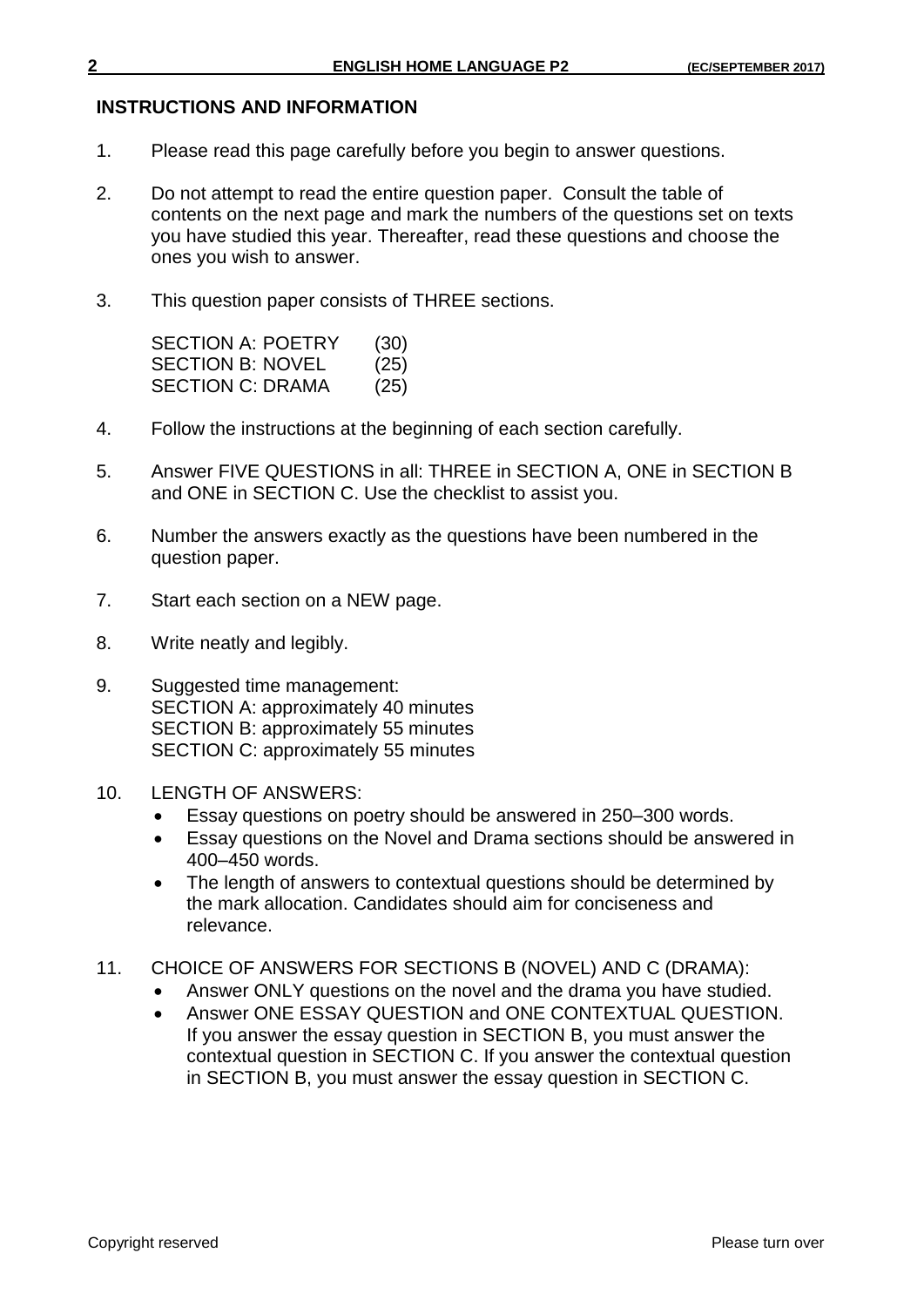#### **TABLE OF CONTENTS**

#### **SECTION A: POETRY**

| <b>PRESCRIBED POETRY</b><br>ANSWER ANY TWO QUESTIONS. |                        |          |        |
|-------------------------------------------------------|------------------------|----------|--------|
| <b>QUESTION 1</b><br>An African Thunderstorm          | Essay question         | 10 marks | Page 5 |
| <b>QUESTION 2</b><br>Remember                         | Contextual<br>question | 10 marks | Page 6 |
| <b>QUESTION 3</b><br>A Hard Frost                     | Contextual<br>question | 10 marks | Page 7 |
| <b>QUESTION 4</b><br>An African Elegy                 | Contextual<br>question | 10 marks | Page 8 |
| <b>AND</b>                                            |                        |          |        |
| <b>UNSEEN POETRY</b><br><b>COMPULSORY QUESTION.</b>   |                        |          |        |
| <b>QUESTION 5</b><br>I Threw It All Away              | Contextual<br>question | 10 marks | Page 9 |

#### **NOTE:**

**In sections B and C, answer ONE ESSAY QUESTION and ONE CONTEXTUAL question. If you answer an essay question from SECTION B, you must answer a contextual question from SECTION C. If you answer a contextual question from SECTION B, you must answer an essay question from SECTION C.**

#### **SECTION B: NOVEL**

#### **ANSWER ONLY ON THE NOVEL YOU HAVE STUDIED.**

| ANSWER ANY ONE OF THE FOLLOWING FOUR QUESTIONS. |                     |          |         |  |
|-------------------------------------------------|---------------------|----------|---------|--|
| <b>QUESTION 6</b><br>The Picture of Dorian Gray | Essay question      | 25 marks | Page 10 |  |
| <b>OR</b>                                       |                     |          |         |  |
| <b>QUESTION 7</b><br>The Picture of Dorian Gray | Contextual question | 25 marks | Page 11 |  |
| <b>OR</b>                                       |                     |          |         |  |
| <b>QUESTION 8</b><br>Life of Pi                 | Essay question      | 25 marks | Page 13 |  |
| <b>OR</b>                                       |                     |          |         |  |
| <b>QUESTION 9</b><br>Life of Pi                 | Contextual question | 25 marks | Page 14 |  |
|                                                 |                     |          |         |  |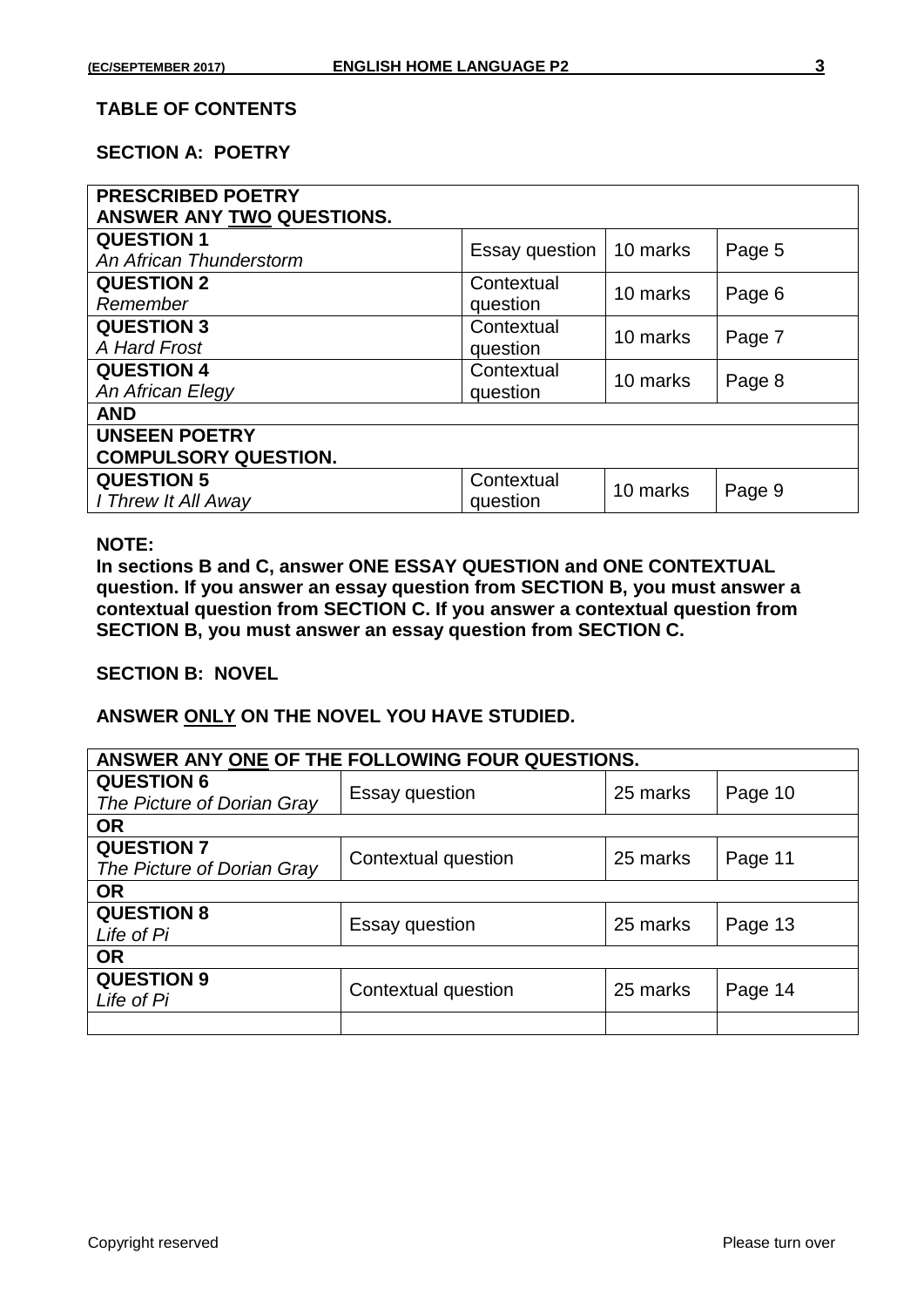#### **SECTION C: DRAMA**

# **ANSWER ONLY ON THE DRAMA YOU HAVE STUDIED.**

| ANSWER ANY ONE OF THE FOLLOWING SIX QUESTIONS. |                     |          |         |
|------------------------------------------------|---------------------|----------|---------|
| <b>QUESTION 10</b><br>Othello                  | Essay question      | 25 marks | Page 16 |
| <b>OR</b>                                      |                     |          |         |
| <b>QUESTION 11</b><br>Othello                  | Contextual question | 25 marks | Page 17 |
| <b>OR</b>                                      |                     |          |         |
| <b>QUESTION 12</b><br>The Crucible             | Essay question      | 25 marks | Page 19 |
| <b>OR</b>                                      |                     |          |         |
| <b>QUESTION 13</b><br>The Crucible             | Contextual question | 25 marks | Page 20 |
| <b>OR</b>                                      |                     |          |         |
| <b>QUESTION 14</b><br><b>Hamlet</b>            | Essay question      | 25 marks | Page 23 |
| <b>OR</b>                                      |                     |          |         |
| <b>QUESTION 15</b><br>Hamlet                   | Contextual question | 25 marks | Page 24 |

#### **CHECKLIST**

### **Use this checklist to ensure that you have answered the correct number of questions.**

| <b>SECTION</b>                           | <b>QUESTION</b><br><b>NUMBERS</b> | <b>NO. OF QUESTIONS</b><br><b>TO ANSWER</b> | <b>TICK</b> |
|------------------------------------------|-----------------------------------|---------------------------------------------|-------------|
| A: POETRY<br>(Prescribed Poetry)         | $1 - 4$                           | 2                                           |             |
| A: Poetry<br>(Unseen Poem)               | 5                                 |                                             |             |
| <b>B: NOVEL</b><br>(Essay or Contextual) | $6 - 9$                           |                                             |             |
| C: DRAMA<br>(Essay or Contextual)        | $10 - 15$                         |                                             |             |
|                                          |                                   |                                             |             |

#### **NOTE:**

**In SECTIONS B and C, answer ONE ESSAY and ONE CONTEXTUAL question.**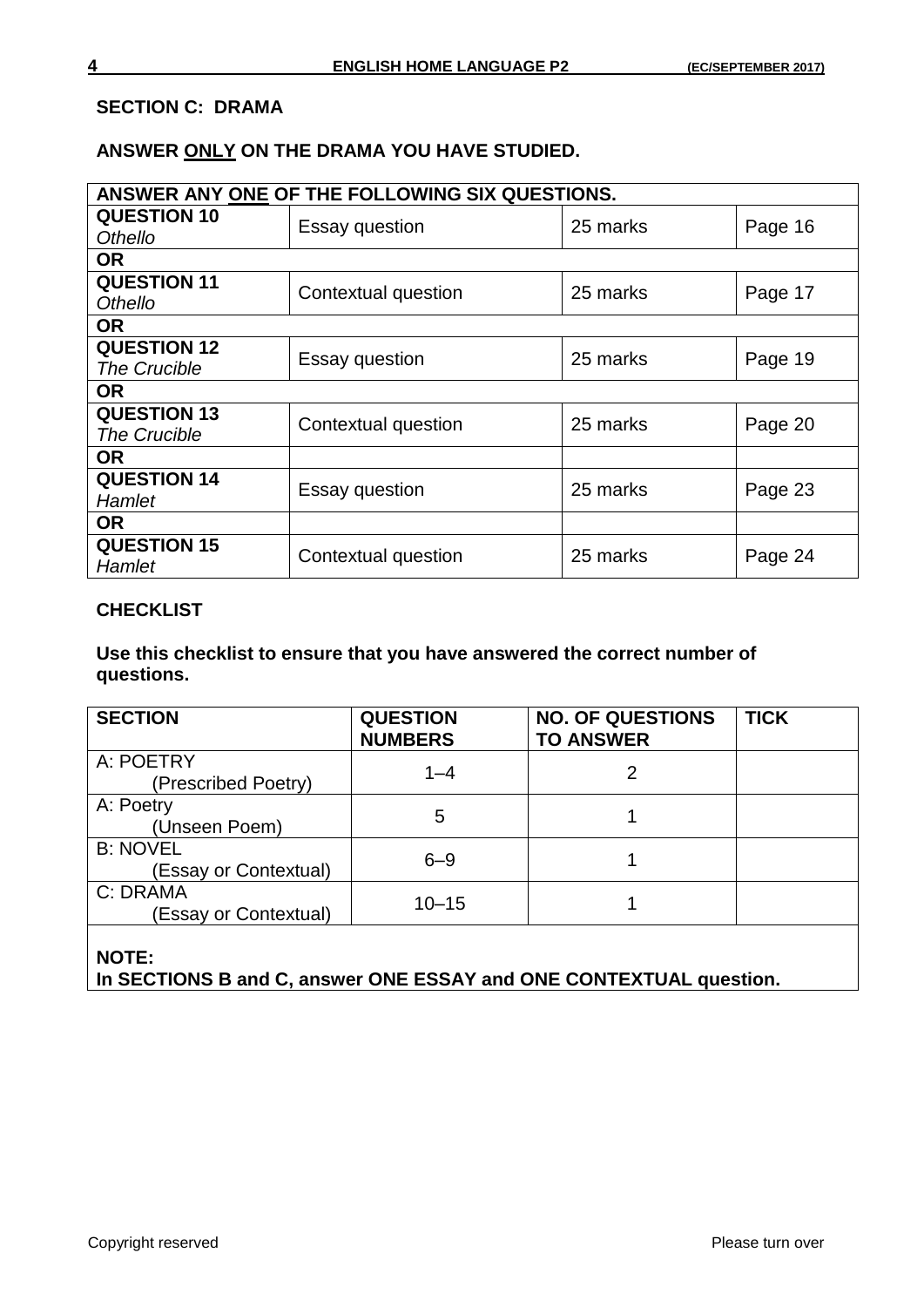#### **SECTION A: POETRY**

**PRESCRIBED POETRY:** Answer ANY TWO of the following questions.

#### **QUESTION 1: PRESCRIBED POETRY – ESSAY QUESTION**

| <b>AN AFRICAN THUNDERSTORM - David Rubadiri</b>                                                                                                                                                        |          |
|--------------------------------------------------------------------------------------------------------------------------------------------------------------------------------------------------------|----------|
| From the west<br>Clouds come hurrying with the wind<br>Turning<br>Sharply<br>Here and there<br>Like a plague of locusts<br>Whirling<br>Tossing up things on its tail<br>Like a madman chasing nothing. | 5        |
| Pregnant clouds<br>Ride stately on its back<br>Gathering to perch on hills<br>Like dark sinister wings;<br>The Wind whistles by<br>And trees bend to let it pass.                                      | 10<br>15 |
| In the village<br>Screams of delighted children<br>Toss and turn<br>In the din of whirling wind,<br>Women –<br>Babies clinging on their backs -<br>Dart about<br>In and out                            | 20       |
| Madly<br>The Wind whistles by<br>Whilst trees bend to let it pass.<br>Clothes wave like tattered flags<br>Flying off                                                                                   | 25       |
| To expose dangling breasts<br>As jaggered blinding flashes<br>Rumble, tremble, and crack<br>Amidst the smell of fired smoke<br>and the pelting march of the storm.                                     | 30       |

In a carefully planned essay, critically discuss how the poet uses structure, imagery and sound devices to indicate the fierceness of the oncoming storm. Your essay must be 250–300 words (about ONE page) in length. **[10]**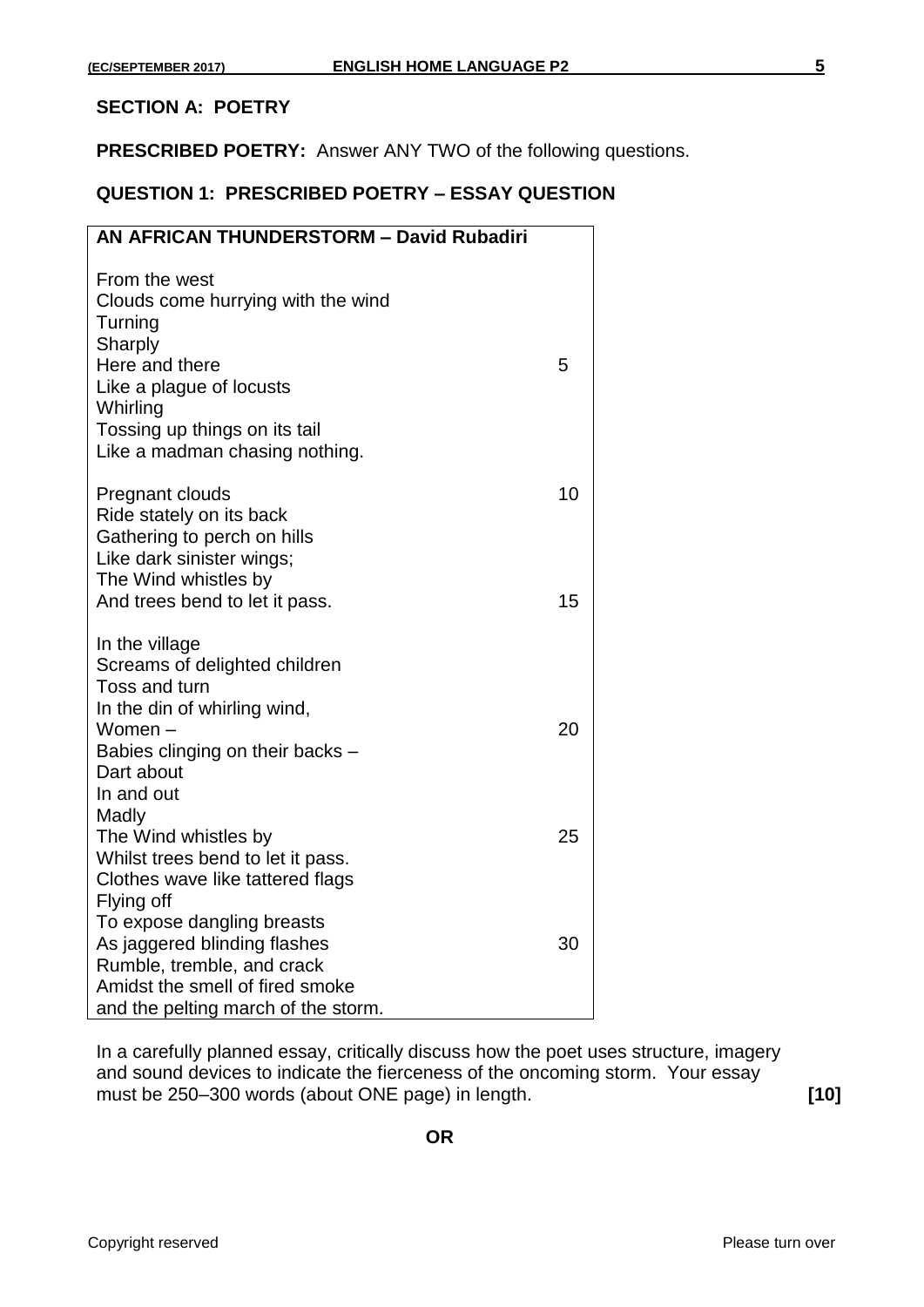#### **QUESTION 2: PRESCRIBED POETRY – CONTEXTUAL QUESTION**

# **REMEMBER – Christina Rossetti –**

| Remember me when I am gone away,<br>Gone far away into the silent land;<br>When you can no more hold me by the hand, |   |
|----------------------------------------------------------------------------------------------------------------------|---|
| Nor I half turn to go yet turning stay.                                                                              |   |
| Remember me when no more day by day                                                                                  | 5 |
| You tell me of our future that you planned:                                                                          |   |
| Only remember me; you understand                                                                                     |   |
| It will be late to counsel then or pray.                                                                             |   |
| Yet if you should forget me for a while                                                                              |   |
| And afterwards remember, do not grieve:                                                                              |   |
| For if the darkness and corruption leave                                                                             |   |
| A vestige of the thoughts that once I had,                                                                           |   |
| Better by far that you should forget and smile                                                                       |   |
| Than you should remember and be sad.                                                                                 |   |

| 2.1     | Comment on the repetition of the title in the poem.                                                                                                                                                     | $\left( 2\right)$ |
|---------|---------------------------------------------------------------------------------------------------------------------------------------------------------------------------------------------------------|-------------------|
| $2.2\,$ | How does the use of pronouns reveal the nature of the speaker's<br>relationship?                                                                                                                        | (2)               |
| 2.3     | Discuss critically the poet's use of format to indicate different tones.                                                                                                                                | (3)               |
| 2.4     | To what extent do you think that this is a love poem if references are made to<br>'silent land' (line 2) and 'darkness and corruption' (line 11)? Refer to the<br>whole poem in support of your answer. | (3)<br>[10]       |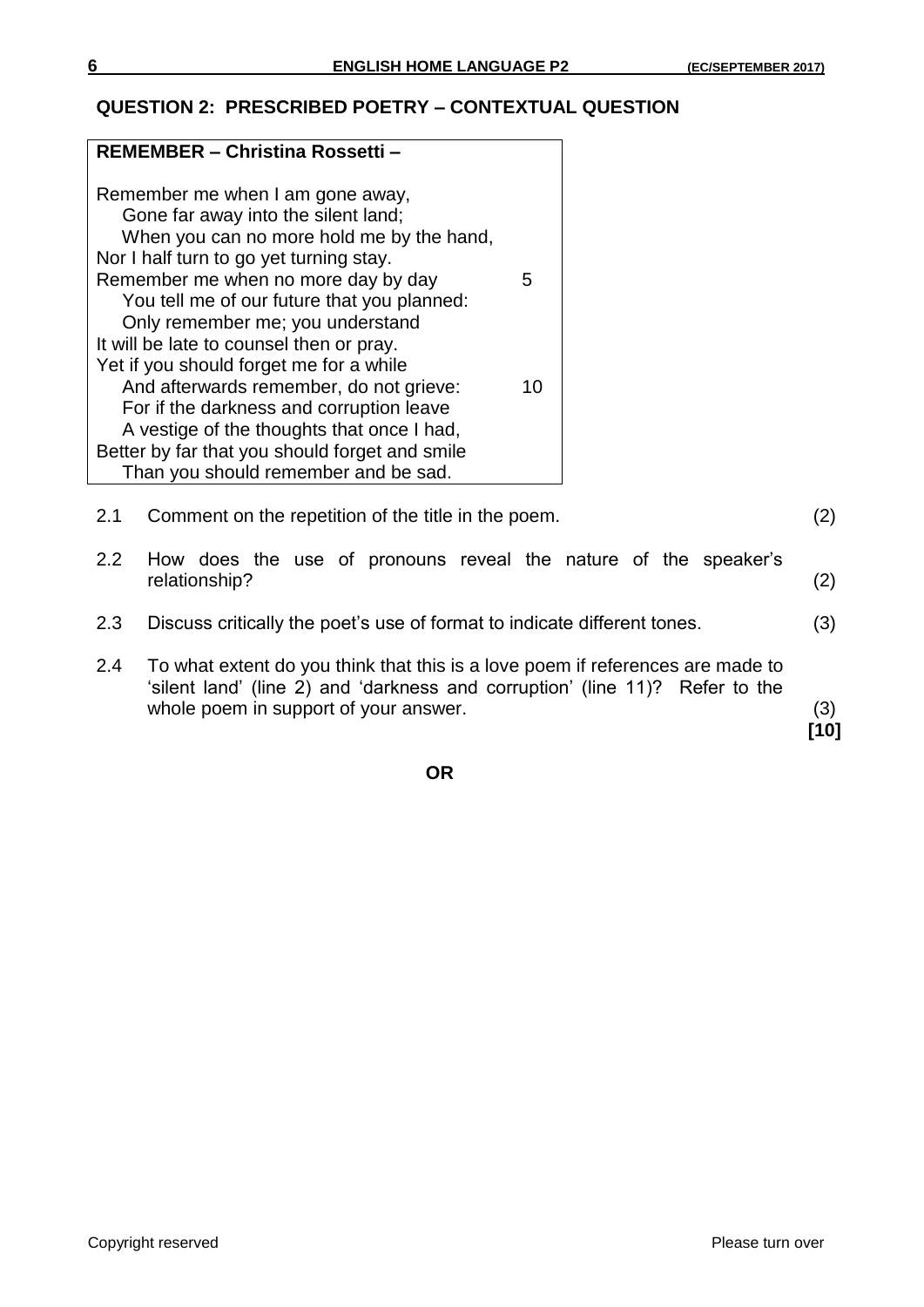#### **QUESTION 3: PRESCRIBED POETRY – CONTEXTUAL QUESTION**

|     | A HARD FROST - Cecil Day Lewis -                                                                                                                                                                                                                                                                                                                                                                                                                                                                                 |         |               |
|-----|------------------------------------------------------------------------------------------------------------------------------------------------------------------------------------------------------------------------------------------------------------------------------------------------------------------------------------------------------------------------------------------------------------------------------------------------------------------------------------------------------------------|---------|---------------|
|     | A frost came in the night and stole my world<br>And left this changeling for it $-$ a precocious<br>Image of spring, too brilliant to be true:<br>White lilac on the windowpane, each grass-blade<br>Furred like a catkin, maydrift loading the hedge.<br>The elms behind the house are elms no longer<br>But blossomers in crystal, stems of the mist<br>That hangs yet in the valley below, amorphous<br>As the blind tissue whence creation formed.<br>The sun looks out, and the fields blaze with diamonds. | 5<br>10 |               |
|     | Mockery spring, to lend this bridal gear<br>For a few hours to a raw country maid,<br>Then leave her all disconsolate with old fairings<br>Of aconite and snowdrop! No, not here<br>Amid this flounce and filigree of death<br>Is the real transformation scene in progress<br>But deep below where frost<br>Worrying the stiff clods unclenches their<br>Grip on the seed and lets our future breathe.                                                                                                          | 15      |               |
| 3.1 | Explain the metaphor in line 1.                                                                                                                                                                                                                                                                                                                                                                                                                                                                                  |         | (2)           |
| 3.2 | Describe how the unusual word 'blossomers' in line 7 helps create an unusual<br>image in the same line.                                                                                                                                                                                                                                                                                                                                                                                                          |         | (2)           |
| 3.3 | The speaker suggests that the appearance of the frost is fleeting and<br>misleading. How does he convey this in lines 10-13?                                                                                                                                                                                                                                                                                                                                                                                     |         | (3)           |
| 3.4 | Comment on the poet's use of diction in the last four lines to create the final<br>tone.                                                                                                                                                                                                                                                                                                                                                                                                                         |         | (3)<br>$[10]$ |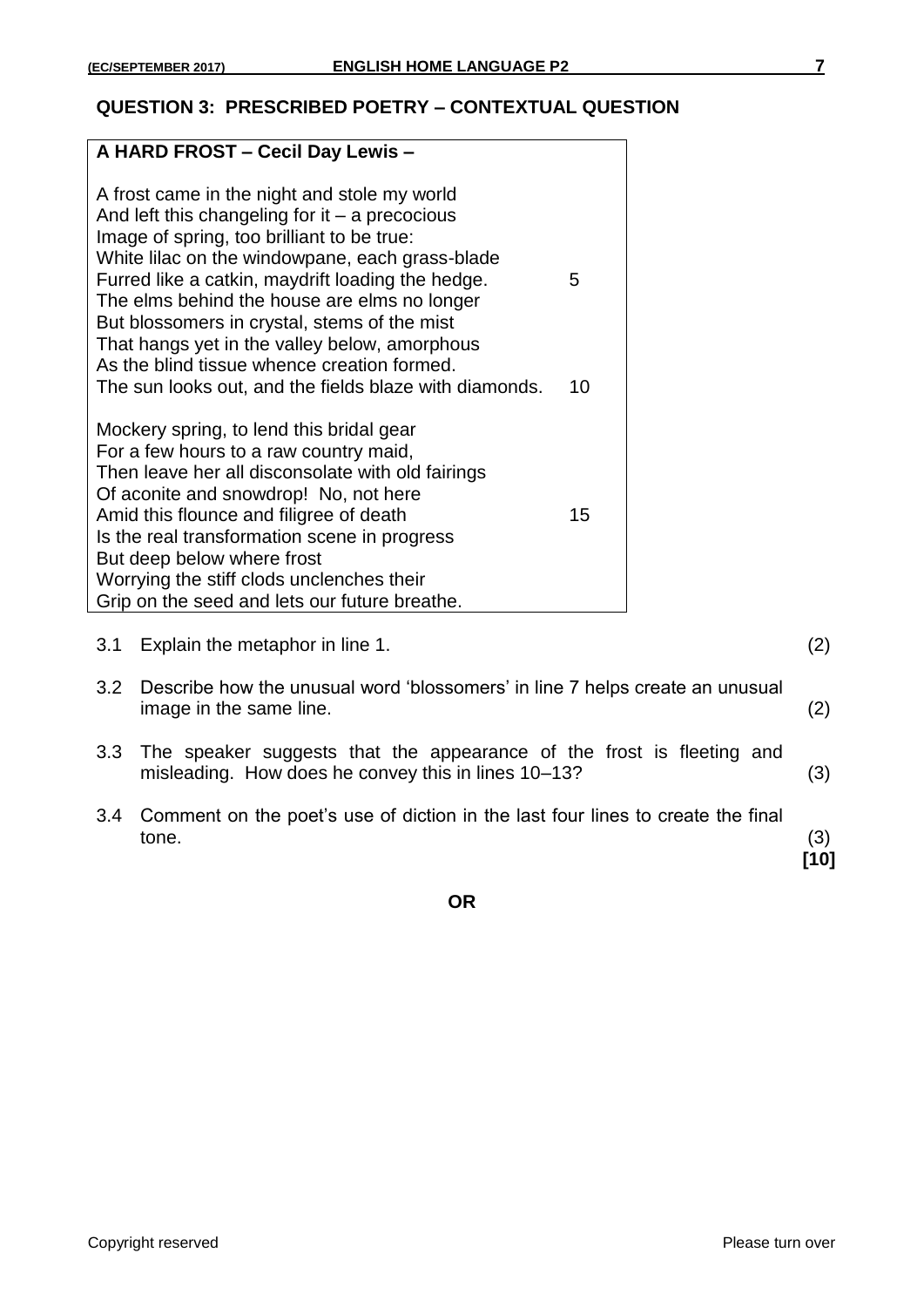# **QUESTION 4: PRESCRIBED POETRY – CONTEXTUAL QUESTION**

| AN AFRICAN ELEGY - Ben Okri -                                                                                                                                                                                     |    |
|-------------------------------------------------------------------------------------------------------------------------------------------------------------------------------------------------------------------|----|
| We are the miracles that God made<br>To taste the bitter fruit of Time.<br>We are precious.<br>And one day our suffering<br>Will turn into the wonders of the earth.                                              | 5  |
| There are things that burn me now<br>Which turn golden when I am happy.<br>Do you see the mystery of our pain?<br>That we bear poverty<br>And are able to sing and dream sweet things                             | 10 |
| And that we never curse the air when it is<br>warm<br>Or the fruit when it tastes so good<br>Or the lights that bounce gently on the<br>waters?<br>We bless things even in our pain.<br>We bless them in silence. | 15 |
| That is why our music is so sweet.<br>It makes the air remember.<br>There are secret miracles at work<br>That only Time will bring forth.<br>I too have heard the dead singing.                                   | 20 |
| And they tell me that<br>This life is good<br>They tell me to live it gently<br>With fire, and always with hope.<br>There is wonder here                                                                          | 25 |
| And there is surprise<br>In everything the unseen moves.<br>The ocean is full of songs.<br>The sky is not an enemy.<br>Destiny is our friend.                                                                     | 30 |

| 4.1 | Refer to lines 6–7. Comment on the use of 'burn' and 'golden' to indicate<br>a change in feelings.                              | (2)         |
|-----|---------------------------------------------------------------------------------------------------------------------------------|-------------|
| 4.2 | Refer to lines 11–15. Describe, in your own words, what gives Africans<br>the ability to 'bless things'.                        | (2)         |
| 4.3 | Discuss critically the poet's ironic choice of 'elegy' in the title.                                                            | (3)         |
| 4.4 | How does the speaker suggest Africans manage to deal with hardship?<br>Refer to the last two stanzas in support of your answer. | (3)<br>้101 |

#### **AND**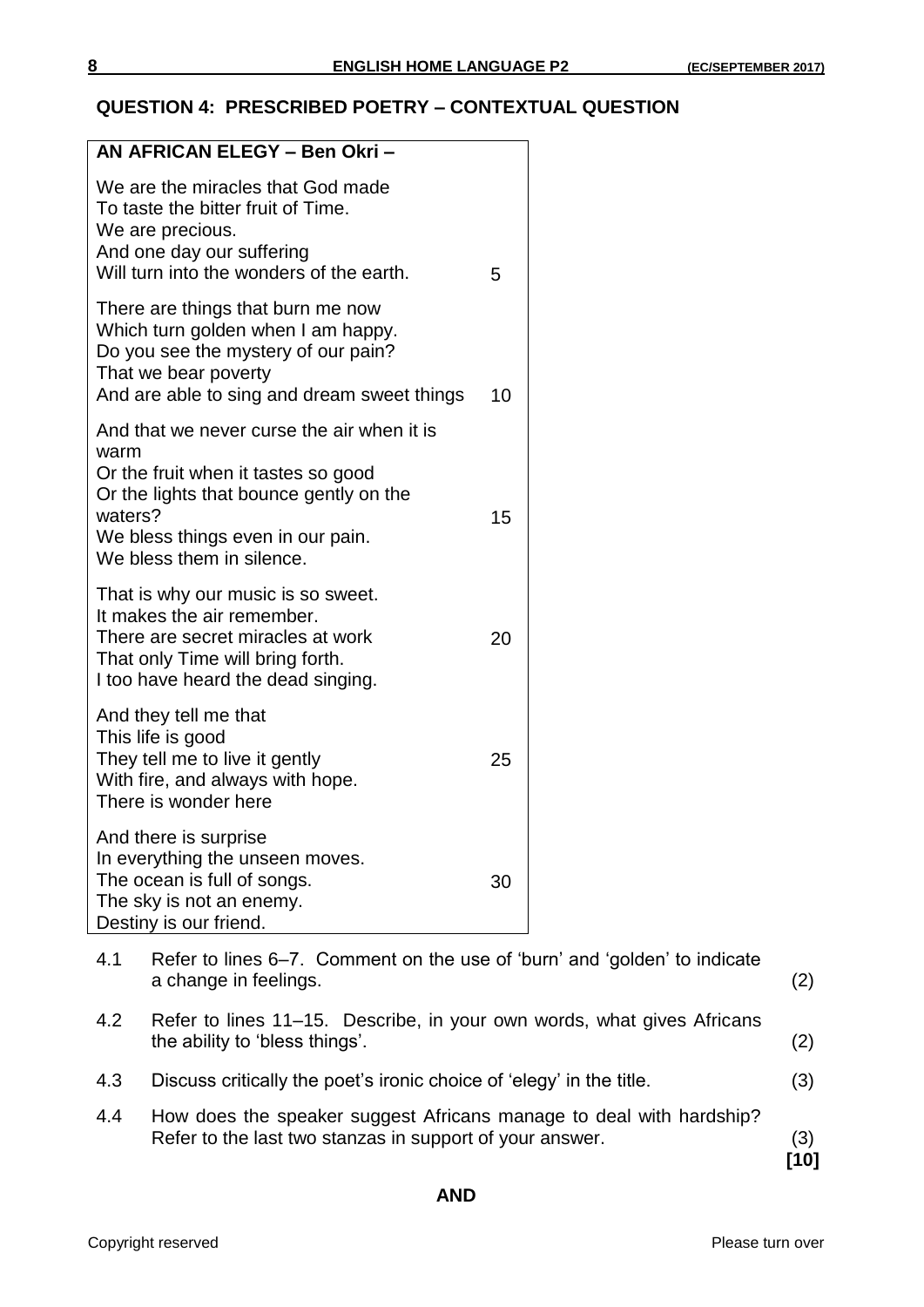**UNSEEN POETRY:** The following question is compulsory.

#### **QUESTION 5: UNSEEN POETRY – CONTEXTUAL QUESTION**

| I THREW IT ALL AWAY - Bob Dylan -                                                                                                                                                                                          |    |
|----------------------------------------------------------------------------------------------------------------------------------------------------------------------------------------------------------------------------|----|
| I once held her in my arms<br>She said she would always stay<br>But I was cruel<br>I treated her like a fool<br>I threw it all away                                                                                        | 5  |
| Once I had mountains in the palm of my hand<br>And rivers that ran through every day<br>I must have been mad<br>I never knew what I had<br>Until I threw it all away                                                       | 10 |
| Love is all there is, it makes the world go round<br>Love and only love, it can't be denied<br>No matter what you think about it<br>You just won't be able to do without it<br>Take a tip from one who's tried             | 15 |
| So if you find someone that gives you all of her love<br>Take it to your heart, don't let it stray<br>For one thing that's certain<br>You will surely be a-hurtin'<br>If you throw it all away<br>If you throw it all away | 20 |

- 5.1 How do the words 'cruel' and 'fool' add to the speaker's opinion of himself in stanza 1? (2)
- 5.2 Refer to lines 6–7. Explain how the metaphors indicate the speaker's love that he had thrown away. (3)
- 5.3 The poet is a well-known composer and singer, who was awarded the Nobel Prize for Literature in 2016. Identify two musical characteristics in the poem. (2)
- 5.4 Refer to the last two stanzas. Identify the tone by close reference to the speaker's instructions in support of your answer. (3)

**[10]**

#### **TOTAL SECTION A: 30**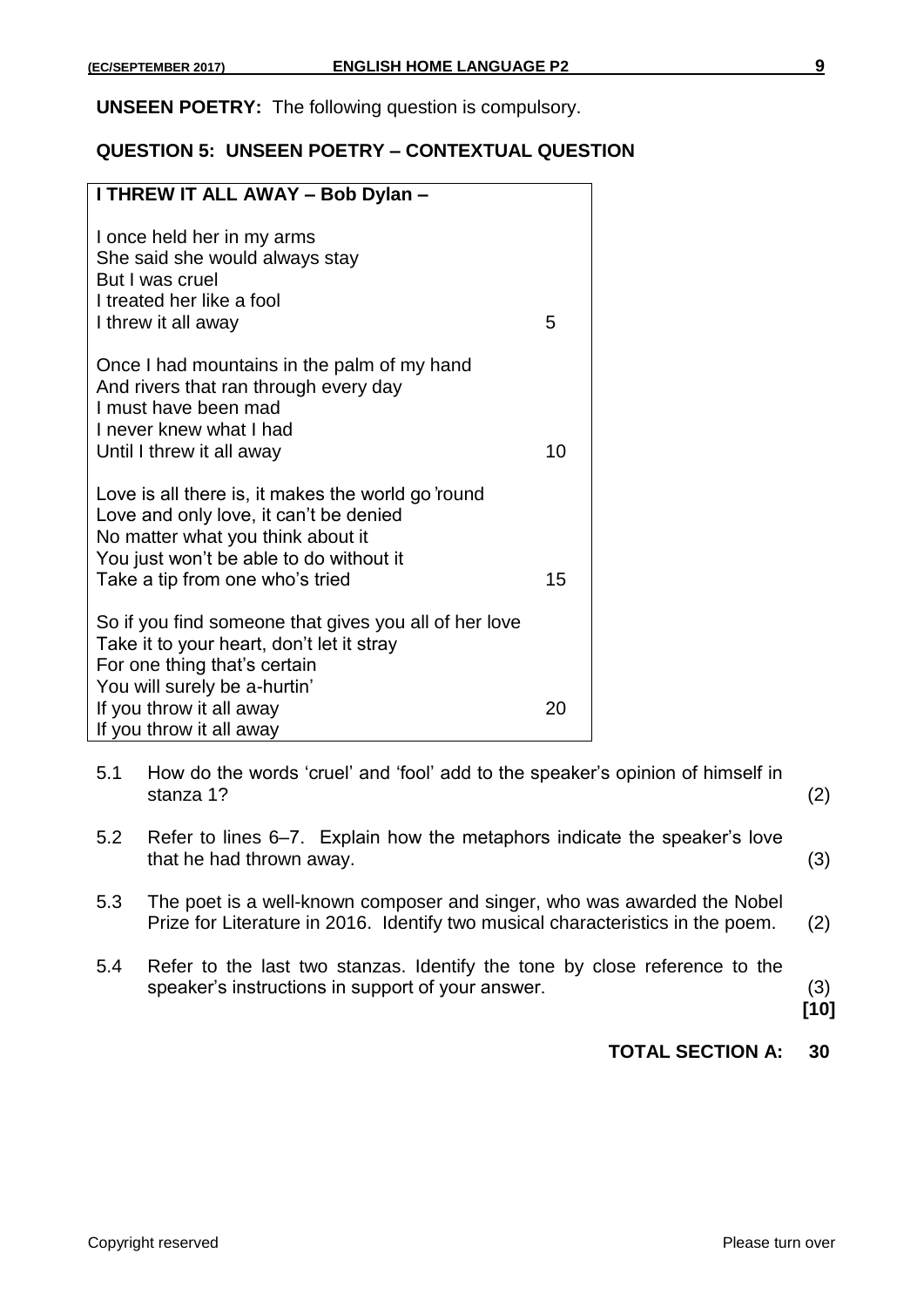#### **SECTION B: NOVEL**

Answer ONLY on the novel you have studied.

#### *THE PICTURE OF DORIAN GRAY* **– OSCAR WILDE**

Answer EITHER QUESTION 6 (essay question) OR QUESTION 7 (contextual question).

#### **QUESTION 6: ESSAY QUESTION –** *THE PICTURE OF DORIAN GRAY*

In a carefully planned essay of 400–450 words (2–2½ pages) in length, critically discuss to what extent Dorian Gray's character is shaped by his association with Lord Henry. **[25]**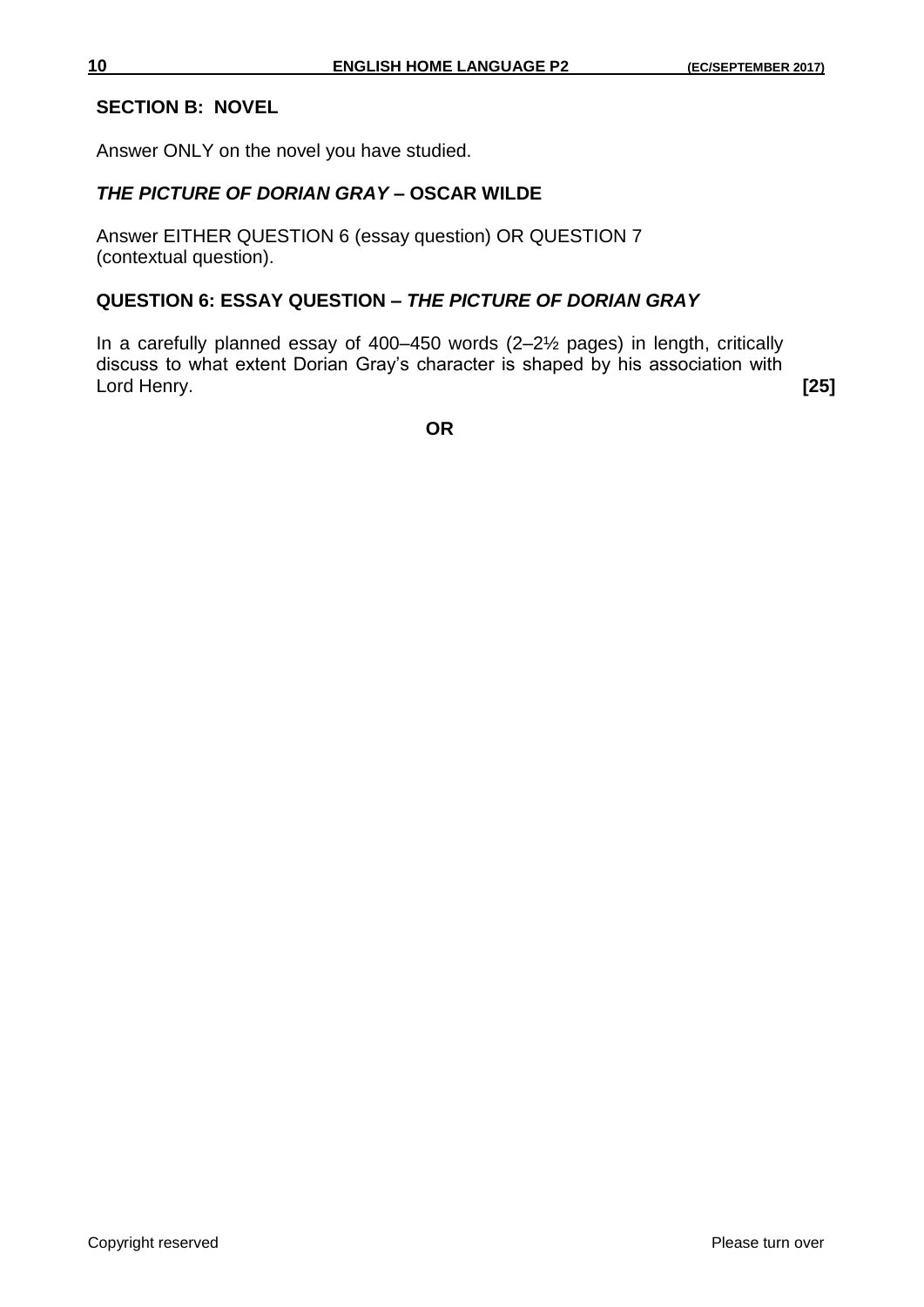#### **QUESTION 7: CONTEXTUAL QUESTIONS –** *THE PICTURE OF DORIAN GRAY*

Read the extracts below and then answer the questions that follow.

#### **EXTRACT A**

| 'I know that look. It depresses me,' murmured Lord Henry, examining his rings.                                                                                                                                                                                                                                                                                                                   |    |
|--------------------------------------------------------------------------------------------------------------------------------------------------------------------------------------------------------------------------------------------------------------------------------------------------------------------------------------------------------------------------------------------------|----|
| 'The Jew wanted to tell me her history, but I said it did not interest me.'                                                                                                                                                                                                                                                                                                                      |    |
| 'You were quite right.<br>There is always something infinitely mean about other<br>people's tragedies.'                                                                                                                                                                                                                                                                                          |    |
| 'Sibyl is the only thing I care about. What is it to me where she came from?                                                                                                                                                                                                                                                                                                                     | 5  |
| From her little head to her little feet, she is absolutely and entirely divine. Every<br>night of my life I go to see her act, and every night she is more marvelous.'                                                                                                                                                                                                                           |    |
| 'That is the reason, I suppose, that you never dine with me now. I thought you<br>must have some curious romance on hand. You have; but it is not quite what I<br>expected.'                                                                                                                                                                                                                     | 10 |
| 'My dear Harry, we either lunch or sup together every day, and I have been to the<br>Opera with you several times,' said Dorian, opening his blue eyes in wonder.                                                                                                                                                                                                                                |    |
| 'You always come dreadfully late.'                                                                                                                                                                                                                                                                                                                                                               |    |
| 'Well, I can't help going to see Sibyl play,' he cried, 'even if it is only for a single act.<br>I get hungry for her presence; and when I think of the wonderful soul that is hidden<br>away in that little ivory body, I am filled with awe.'                                                                                                                                                  | 15 |
| 'You can dine with me to-night, Dorian, can't you?'                                                                                                                                                                                                                                                                                                                                              |    |
| He shook his head. 'To-night she is Imogen,' he answered, 'and to-morrow night<br>she will be Juliet.'                                                                                                                                                                                                                                                                                           |    |
| 'When is she Sibyl Vane?'                                                                                                                                                                                                                                                                                                                                                                        | 20 |
| 'Never.'                                                                                                                                                                                                                                                                                                                                                                                         |    |
| 'I congratulate you.'                                                                                                                                                                                                                                                                                                                                                                            |    |
| 'How horrid you are! She is all the great heroines of the world in one. She is more<br>than an individual. You laugh, but I tell you she has genius. I love her, and I must<br>make her love me. You, who know all the secrets of life, tell me how to charm<br>Sibyl Vane to love me! I want to make Romeo jealous. I want the dead lovers of<br>the world to hear our laughter, and grow sad.' | 25 |
| Lord Henry watched him with a subtle sense of pleasure. How different he was<br>now from the shy, frightened boy he had met in Basil Hallward's studio!                                                                                                                                                                                                                                          |    |
| [Chapter 4]                                                                                                                                                                                                                                                                                                                                                                                      |    |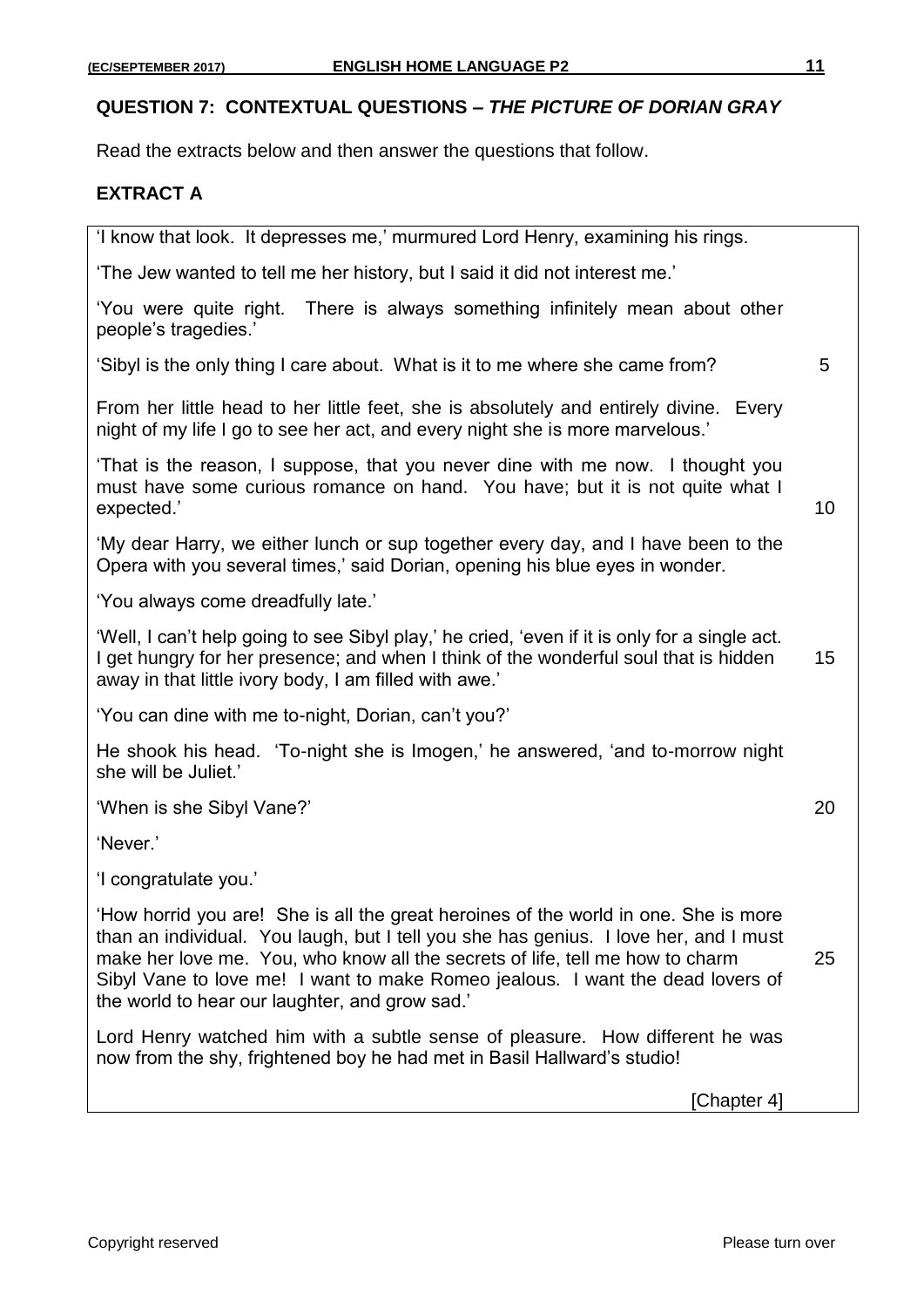| 7.1                                                                                                                                                                                                                                         | Lord Henry and Dorian Gray are discussing Sibyl Vane's mother. What are<br>Sibyl's circumstances?                                                                                                                                                   | (3)         |
|---------------------------------------------------------------------------------------------------------------------------------------------------------------------------------------------------------------------------------------------|-----------------------------------------------------------------------------------------------------------------------------------------------------------------------------------------------------------------------------------------------------|-------------|
| 7.2                                                                                                                                                                                                                                         | Mention two things evident about Lord Henry's character in lines 1–4.                                                                                                                                                                               | (3)         |
| 7.3                                                                                                                                                                                                                                         | Refer to lines 8–13. Explain how Lord Henry tries to manipulate Dorian.                                                                                                                                                                             | (3)         |
| 7.4                                                                                                                                                                                                                                         | What impression is created of Dorian's relationship with Sibyl in this extract?                                                                                                                                                                     | (3)         |
| 7.5                                                                                                                                                                                                                                         | What are the reasons for Lord Henry's 'subtle sense of pleasure' (line 28)?                                                                                                                                                                         | (3)         |
|                                                                                                                                                                                                                                             | <b>AND</b>                                                                                                                                                                                                                                          |             |
|                                                                                                                                                                                                                                             | <b>EXTRACT B</b>                                                                                                                                                                                                                                    |             |
|                                                                                                                                                                                                                                             | 'We are very proud to-night,' she sneered.                                                                                                                                                                                                          |             |
|                                                                                                                                                                                                                                             | 'For God's sake don't talk to me,' cried Dorian, stamping his foot on the ground.<br>'What do you want? Money? Here it is. Don't ever talk to me again.'                                                                                            |             |
| Two red sparks flashed for a moment in the woman's sodden eyes, then flickered<br>out, and left them dull and glazed. She tossed her head, and raked the<br>coins off the counter with greedy fingers. Her companion watched her enviously. |                                                                                                                                                                                                                                                     | 5           |
|                                                                                                                                                                                                                                             | 'It's no use,' sighed Adrian Singleton. 'I don't care to go back. What does it<br>matter? I'm quite happy here.'                                                                                                                                    |             |
|                                                                                                                                                                                                                                             | 'You will write to me if you want anything, won't you?' said Dorian, after a pause.                                                                                                                                                                 |             |
|                                                                                                                                                                                                                                             | 'Perhaps.'                                                                                                                                                                                                                                          | 10          |
|                                                                                                                                                                                                                                             | 'Good-night, then.'                                                                                                                                                                                                                                 |             |
|                                                                                                                                                                                                                                             | 'Good-night,' answered the young man, passing up the steps, and wiping his<br>parched mouth with a handkerchief.                                                                                                                                    |             |
|                                                                                                                                                                                                                                             | Dorian walked to the door with a look of pain in his face. As he drew the curtain<br>aside a hideous laugh broke from the painted lips of the woman who had taken<br>his money. 'There goes the devil's bargain!' she hiccoughed in a hoarse voice. | 15          |
|                                                                                                                                                                                                                                             | [Chapter 16]                                                                                                                                                                                                                                        |             |
| 7.6                                                                                                                                                                                                                                         | Place the extract in context.                                                                                                                                                                                                                       | (3)         |
| 7.7                                                                                                                                                                                                                                         | Critically discuss the relationship between Dorian and Adrian Singleton.                                                                                                                                                                            | (3)         |
| 7.8                                                                                                                                                                                                                                         | Account for the change in Dorian Gray's character from the enthusiastic lover<br>in Extract A to the world-weary opium den visitor in Extract B.                                                                                                    | (4)<br>[25] |

**12 ENGLISH HOME LANGUAGE P2 (EC/SEPTEMBER 2017)**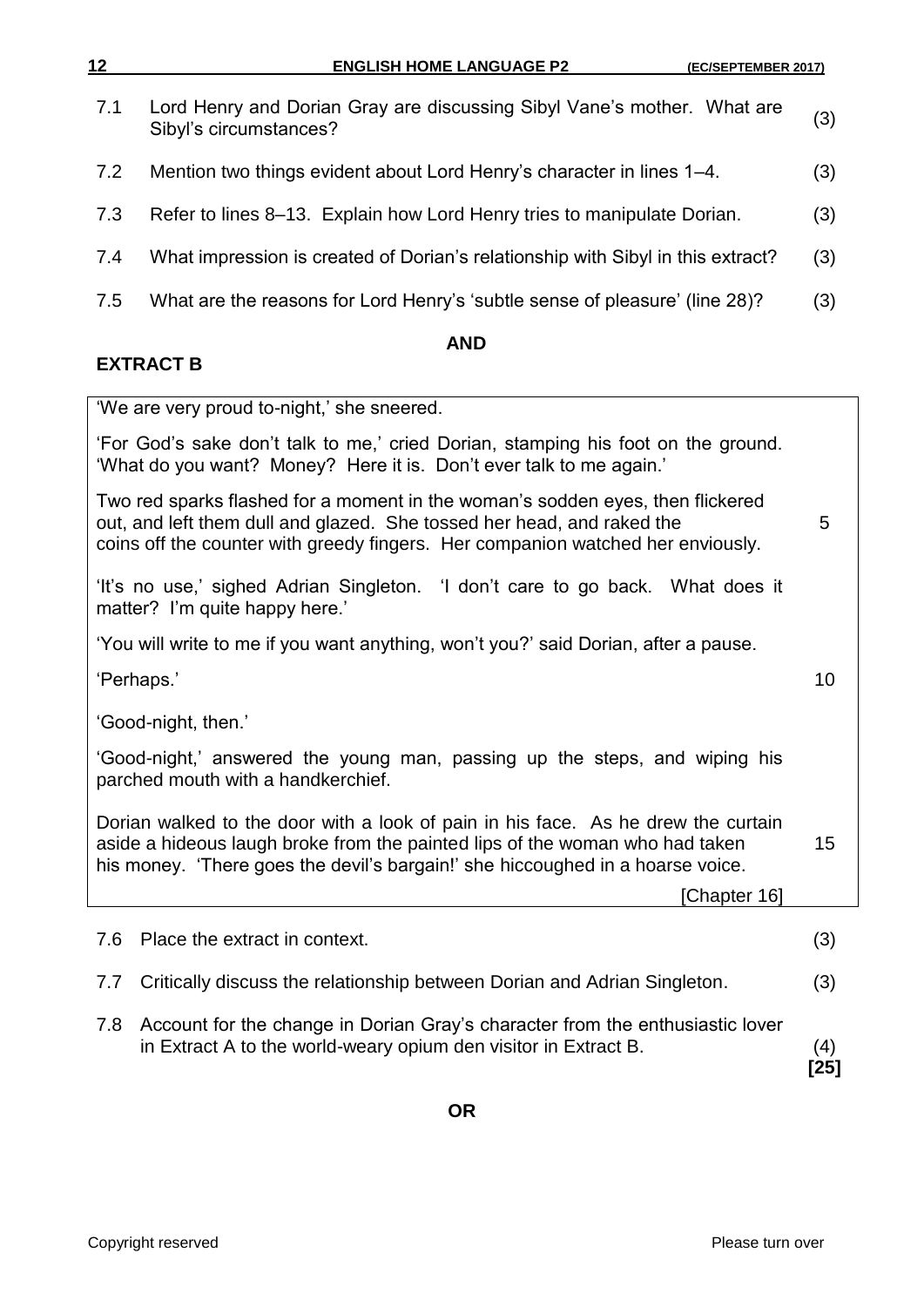Answer EITHER QUESTION 8 (essay question) OR QUESTION 9 (contextual question).

#### **QUESTION 8: ESSAY QUESTION –** *LIFE OF PI*

In a carefully planned essay of 400–450 words (2–2½ pages) in length, discuss to what extent Pi's determination to survive is shaped by external circumstances. **[25]**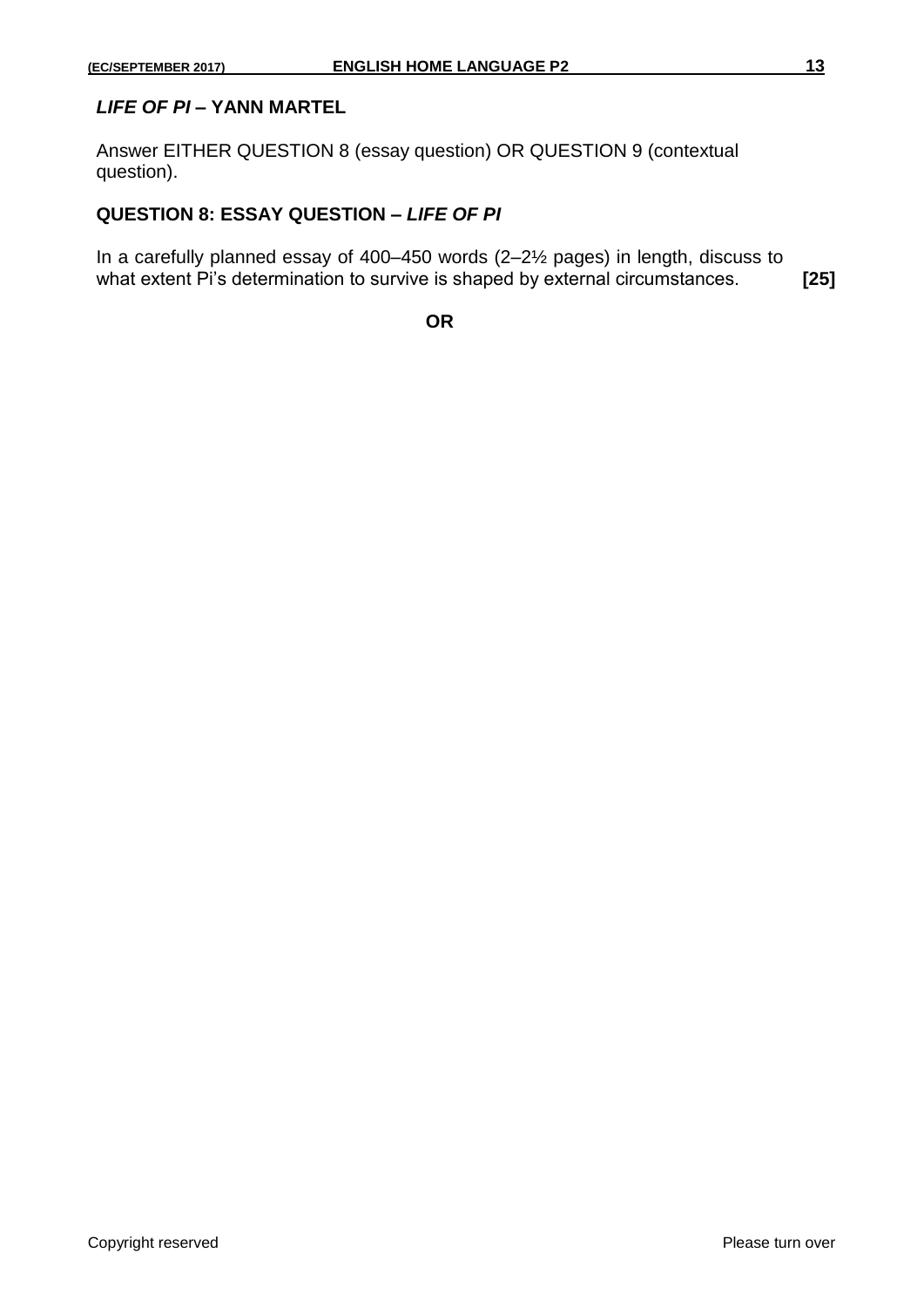#### **QUESTION 9: CONTEXTUAL QUESTIONS –** *LIFE OF PI*

Read the extracts below and then answer the questions that follow.

# **EXTRACT C**

It was with pride that I waved the ticket collector's hand away and showed Mr Kumar into the zoo.

He marvelled at everything, at how to tall trees came tall giraffes, how carnivores were supplied with herbivores and herbivores with grass, how some creatures crowded the day and others the night, how some that needed sharp beaks had  $5$ sharp beaks and others that needed limber limbs had limber limbs. It made me happy that he was so impressed.

He quoted from the Holy Qur'an: 'In all this there are messages indeed for a people who use their reason.'

We came to the zebras. Mr Kumar had never heard of such creatures, let alone 10 seen one. He was dumbfounded.

'They're called zebras,' I said.

'Have they been painted with a brush?'

'No. no. They look like that naturally.'

'What happens when it rains?' 15

'Nothing.'

'The stripes don't melt?'

'No.'

I had brought some carrots. There was one left, a large and sturdy specimen. I took it out of the bag. At that moment I heard a slight scraping of gravel to my 20 right. It was Mr Kumar, coming up to the railing in his usual rolling and limping gait.

'Hello, sir.'

'Hello, Pi.'

The baker, a shy but dignified man, nodded at the teacher, who nodded back.

An alert zebra had noticed my carrot and had come up to the low fence. It twitched 25 its ears and stamped the ground softly. I broke the carrot in two and gave one half to Mr Kumar and one half to Mr Kumar. 'Thank you, Piscine,' said one; 'Thank you, Pi' said the other. Mr Kumar went first, dipping his hand over the fence. The zebra's thick, strong, black lips grasped the carrot eagerly.

[Chapter 31]

| 9.1 | Pi had invited Mr Kumar to the zoo. Describe their relationship. |  | (3) |
|-----|------------------------------------------------------------------|--|-----|
|-----|------------------------------------------------------------------|--|-----|

9.2 What type of person is Mr Kumar? Refer to lines 3–15 in support of your answer. (3)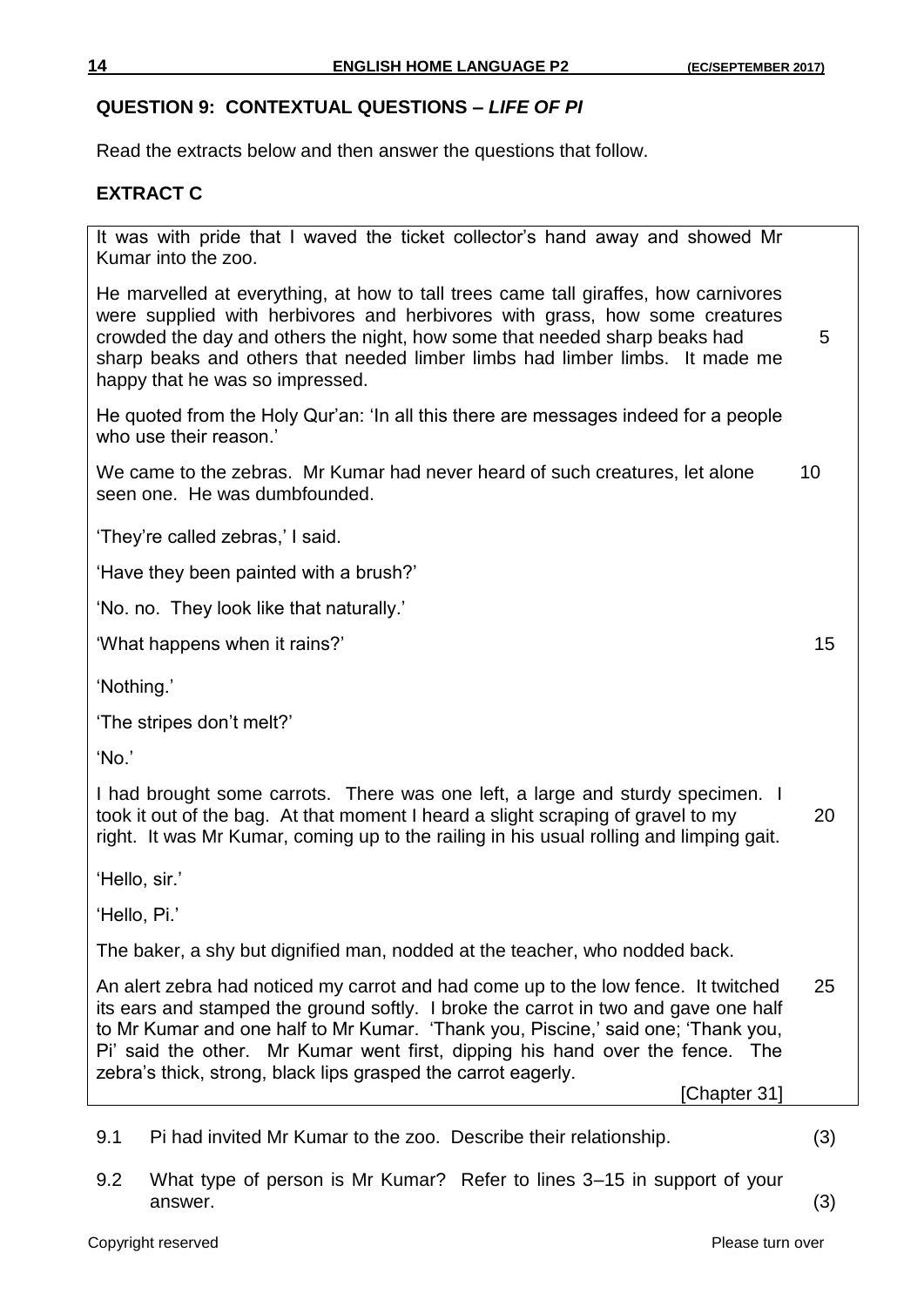- 9.3 Mr Kumar's first visit to the zoo indicates a reversal of roles between him and Pi. Discuss. (3)
- 9.4 Refer to lines 20–24. Discuss the roles of the two Mr Kumars in Pi's life and provide an explanation for the fact that both men share exactly the same name.  $(3)$
- 9.5 How does this encounter with the zebra keenly eating the carrot (line 29) compare to a later encounter with a zebra on the boat? (3)

#### **AND**

# **EXTRACT D**

He landed upon me heavily. We fell half onto the tarpaulin, half onto the middle bench. His hands reached for my throat.

'Brother,' I gasped through his overeager embrace, 'my heart is with you, but I must urgently suggest we repair to another part of my humble ship.'

'You're damn right your heart is with me!' he said. 'And your liver and your flesh!' 5

I could feel him moving off the tarpaulin onto the middle bench and, fatally, bringing a foot down to the floor of the boat.

'No, no, my brother! Don't! We're not –'

I tried to hold him back. Alas, it was too late. Before I could say the word *alone*, I was alone again. I heard the merest clicking of claws against the bottom of the boat, no more than the sound of a pair of spectacles falling to the floor, and the next moment my dearest brother shrieked in my face like I've never heard a man shriek before. He let go of me. 10

This was the terrible cost of Richard Parker. He gave me life, my own, but at the expense of taking one. He ripped the flesh off the man's frame and cracked his bones. The smell of blood filled my nose. Something in me died that has never come back to life. 15

[Chapter 90]

- 9.6 At this stage Pi is blind. Discuss Pi's state of mind when he euphemistically refers to the castaway's 'overeager embrace' (line 3) and calls him 'brother'  $(\text{line 3}).$  (3)
- 9.7 'This was the terrible cost of Richard Parker.' (line 14) Critically comment on the nature of the relationship between Pi and Richard Parker. (3)
- 9.8 'Something in me died that has never come back to life.' (lines 16–17). Briefly relate how the confident Pi from Extract C has become Pi who carries death in his soul in Extract D. (4)

**[25]**

#### **TOTAL SECTION B: 25**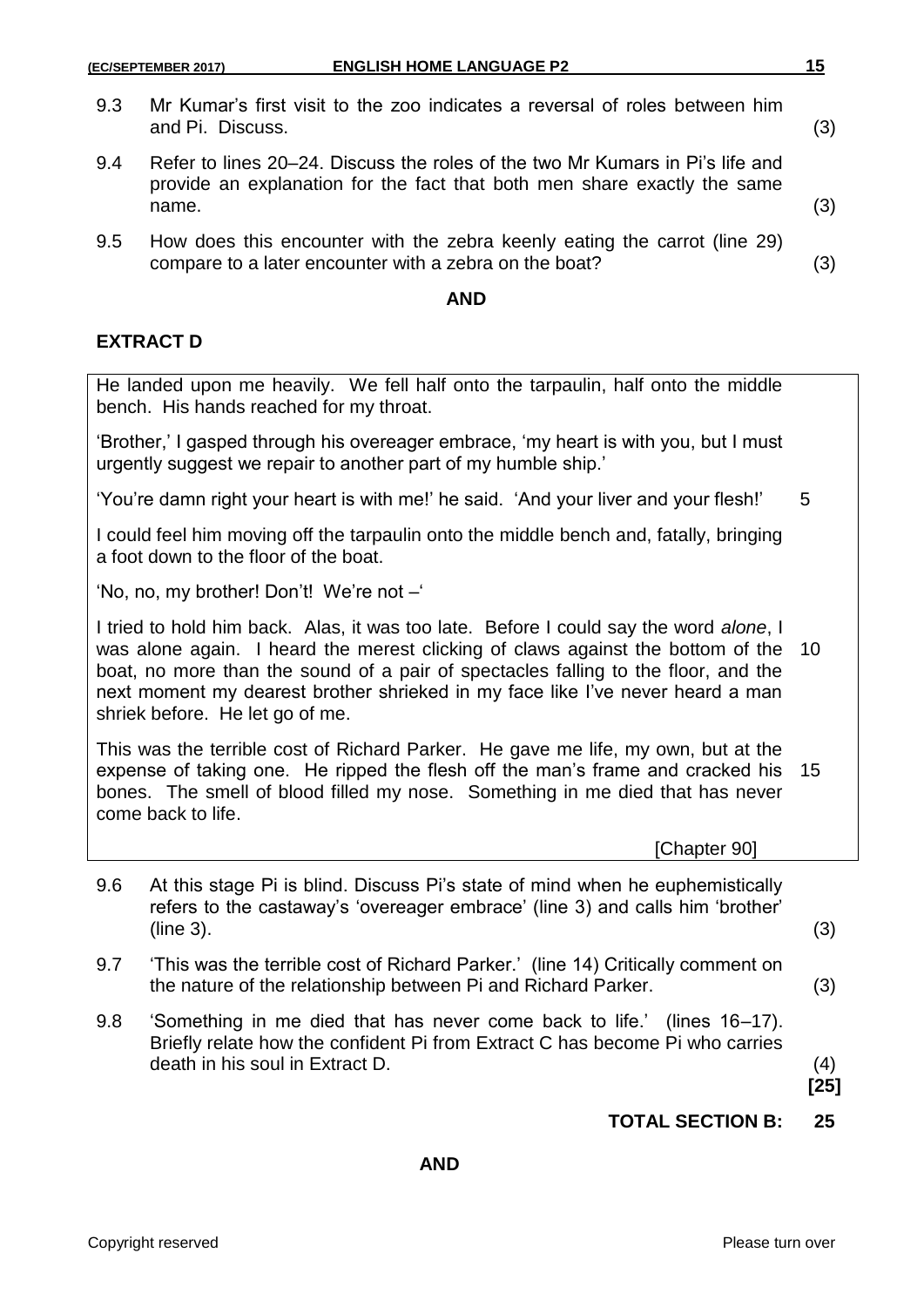#### **SECTION C: DRAMA**

Answer ONLY on the drama you have studied.

#### *OTHELLO* **– WILLIAM SHAKESPEARE**

Answer EITHER QUESTION 10 (essay question) OR QUESTION 11 (contextual question).

#### **QUESTION 10: ESSAY QUESTION –** *OTHELLO*

'*A tragic hero is a character who comes to misfortune through a fatal character flaw.'*

In a carefully planned essay of 400–450 words (2–2½ pages) in length, discuss to what extent the quotation is true about Othello. **[25]**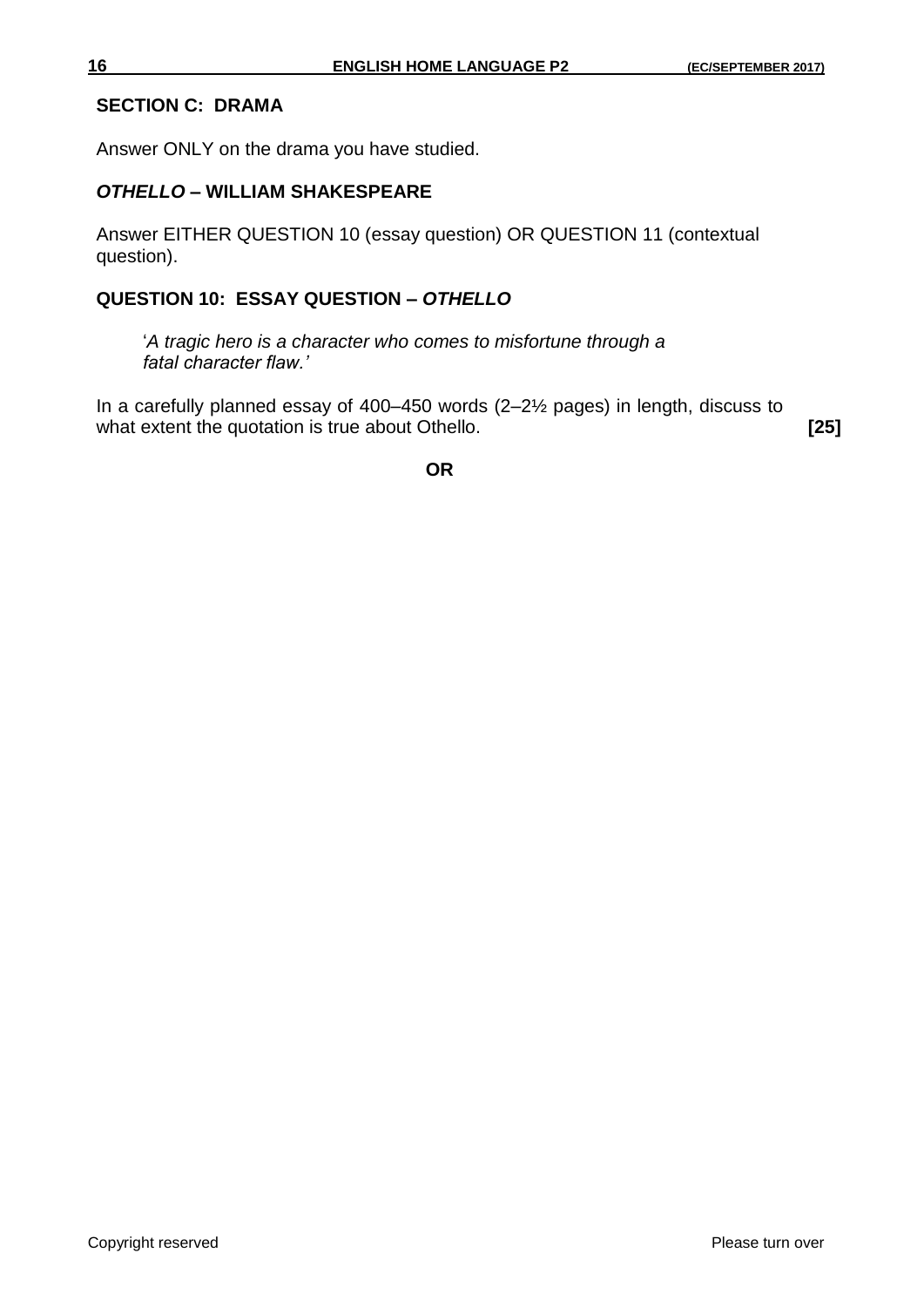#### **QUESTION 11: CONTEXTUAL QUESTION –** *OTHELLO*

Read the extracts below and answer the questions that follow.

### **EXTRACT E**

| <b>OTHELLO</b> | Good Michael, look you to the guard tonight.<br>Let's teach ourselves that honourable stop,<br>Not to out-sport discretion.                                                                                                                                                                 |     |
|----------------|---------------------------------------------------------------------------------------------------------------------------------------------------------------------------------------------------------------------------------------------------------------------------------------------|-----|
| <b>CASSIO</b>  | lago hath direction what to do;<br>But notwithstanding with my personal eye<br>Will I look to't.                                                                                                                                                                                            | 5   |
| <b>OTHELLO</b> | lago is most honest.<br>Michael, good night; tomorrow with your earliest<br>Let me have speech with you $-$ Come, my dear love,<br>The purchase made, the fruits are to ensue;<br>That profit's yet to come 'tween me and you.<br>Good night.<br>[Exeunt Othello, Desdemona, and Attendants | 10  |
|                | Enter lago                                                                                                                                                                                                                                                                                  |     |
| <b>CASSIO</b>  | Welcome, lago; we must to the watch.                                                                                                                                                                                                                                                        |     |
| <b>IAGO</b>    | Not this hour, lieutenant; 'tis not yet ten o'th' clock. Our general<br>cast us thus early for the love of his Desdemona; who let us not<br>therefore blame: he hath not yet made wanton the night with<br>her, and she is sport for Jove.                                                  | 15  |
| <b>CASSIO</b>  | She's most exquisite lady.                                                                                                                                                                                                                                                                  |     |
| <b>IAGO</b>    | And I'll warrant her full of game.                                                                                                                                                                                                                                                          |     |
| <b>CASSIO</b>  | Indeed she is a most fresh and delicate creature.                                                                                                                                                                                                                                           | 20  |
| <b>IAGO</b>    | What an eye she has!<br>Methinks it sounds a parley to<br>provocation.                                                                                                                                                                                                                      |     |
| <b>CASSIO</b>  | An inviting eye, and yet methinks right modest.                                                                                                                                                                                                                                             |     |
| <b>IAGO</b>    | And when she speaks, is it not an alarum to love?                                                                                                                                                                                                                                           |     |
| <b>CASSIO</b>  | She is indeed perfection.                                                                                                                                                                                                                                                                   | 25  |
| <b>IAGO</b>    | Well, happiness to their sheets!                                                                                                                                                                                                                                                            |     |
|                | [Act 2, Scene 3]                                                                                                                                                                                                                                                                            |     |
| 11.1           | Place the extract in context.                                                                                                                                                                                                                                                               | (3) |
| 11.2           | Describe the relationship between Othello and Cassio at this stage.                                                                                                                                                                                                                         | (3) |

11.3 Comment critically on the situation where Michael Cassio is in charge of Iago. (3)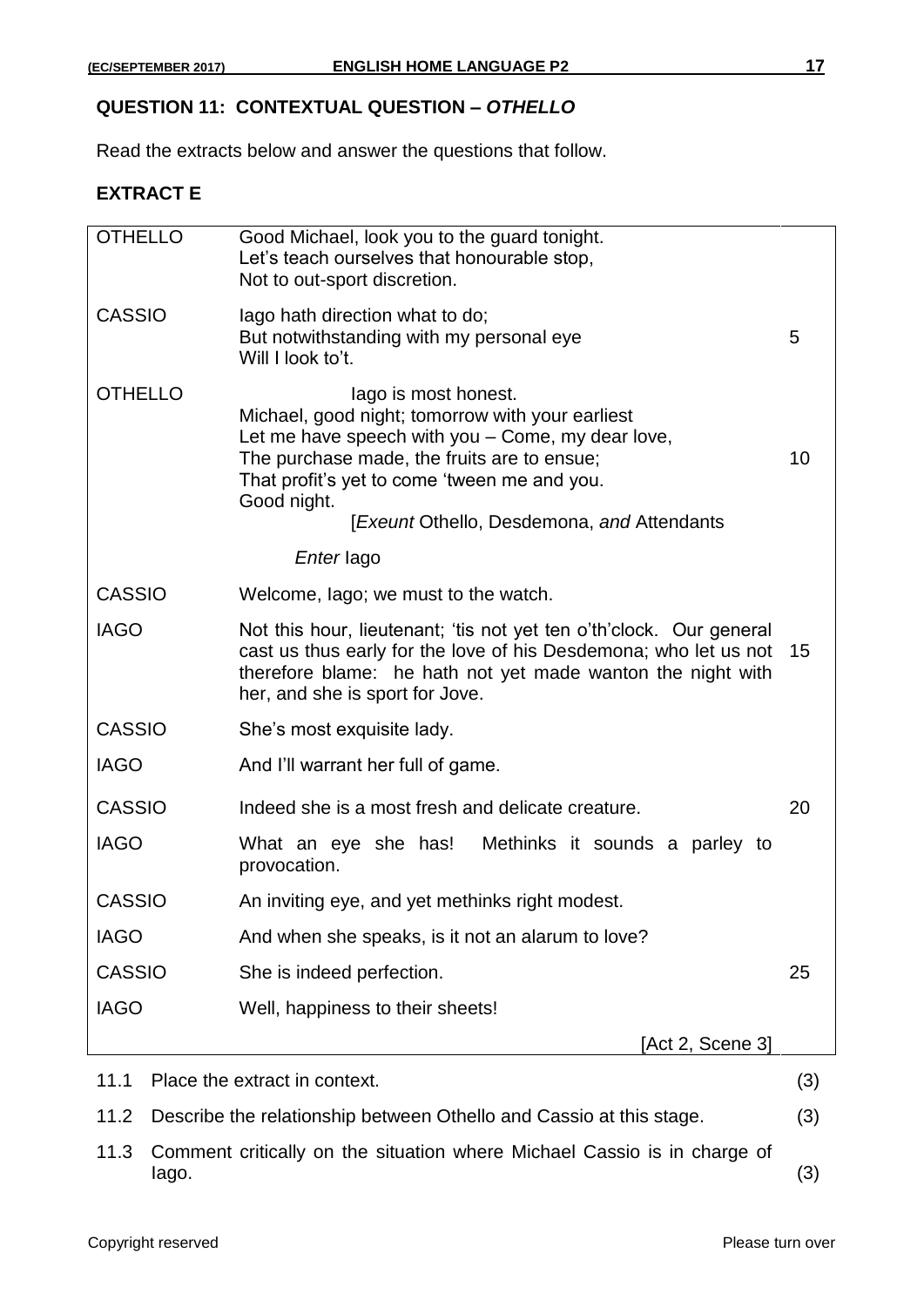| 11.5                                                                                                                        | In lines 14–26 lago and Cassio are discussing Desdemona. With close<br>reference to these lines, point out the different attitudes the men reveal<br>when they talk about Desdemona. |                                                                                                                                                                                    |     |
|-----------------------------------------------------------------------------------------------------------------------------|--------------------------------------------------------------------------------------------------------------------------------------------------------------------------------------|------------------------------------------------------------------------------------------------------------------------------------------------------------------------------------|-----|
| 11.6                                                                                                                        |                                                                                                                                                                                      | Cassio eventually agrees to go out drinking with lago. How does this<br>decision determine his fate in the rest of the play?                                                       | (3) |
|                                                                                                                             |                                                                                                                                                                                      | <b>AND</b>                                                                                                                                                                         |     |
|                                                                                                                             | <b>EXTRACT F</b>                                                                                                                                                                     |                                                                                                                                                                                    |     |
| <b>OTHELLO</b>                                                                                                              |                                                                                                                                                                                      | She turned to folly and she was a whore.                                                                                                                                           |     |
| <b>EMILIA</b>                                                                                                               |                                                                                                                                                                                      | Thou dost belie her, and thou art a devil.                                                                                                                                         |     |
| <b>OTHELLO</b>                                                                                                              |                                                                                                                                                                                      | She was false as water.                                                                                                                                                            |     |
| <b>EMILIA</b>                                                                                                               |                                                                                                                                                                                      | Thou art rash as fire to say<br>That she was false. O, she was heavenly true!                                                                                                      | 5   |
| <b>OTHELLO</b>                                                                                                              |                                                                                                                                                                                      | Cassio did top her: ask thy husband else.<br>O, I were damn'd beneath all depth in hell<br>But that I did proceed upon just grounds<br>To this extremity. Thy husband knew it all. |     |
| <b>EMILIA</b>                                                                                                               |                                                                                                                                                                                      | My husband?                                                                                                                                                                        | 10  |
| <b>OTHELLO</b>                                                                                                              |                                                                                                                                                                                      | Thy husband.                                                                                                                                                                       |     |
| <b>EMILIA</b>                                                                                                               |                                                                                                                                                                                      | That she was false to wedlock?                                                                                                                                                     |     |
| <b>OTHELLO</b>                                                                                                              |                                                                                                                                                                                      | Ay, with Cassio. Nay, had she been true,<br>If heaven would make me such another world<br>Of one entire and perfect chrysolite,<br>I'd not have sold her for it.                   | 15  |
| <b>EMILIA</b>                                                                                                               |                                                                                                                                                                                      | My husband?                                                                                                                                                                        |     |
| <b>OTHELLO</b>                                                                                                              |                                                                                                                                                                                      | Ay, 'twas he that told me on her first;<br>An honest man he is, and hates the slime<br>That sticks on filthy deeds.                                                                | 20  |
| <b>EMILIA</b>                                                                                                               |                                                                                                                                                                                      | My husband?                                                                                                                                                                        |     |
| <b>OTHELLO</b>                                                                                                              |                                                                                                                                                                                      | What needs this iterance, woman? I say thy husband.<br>[Act 5, Scene 2]                                                                                                            |     |
| How accurate, in your opinion, is the metaphorical language used in<br>11.7<br>lines 1–5 to describe Othello and Desdemona? |                                                                                                                                                                                      | (3)                                                                                                                                                                                |     |

**18 ENGLISH HOME LANGUAGE P2 (EC/SEPTEMBER 2017)**

11.4 Explain the irony of Othello's utterance that 'Iago is most honest.' (line 7) (3)

11.8 Othello reveals two different approaches towards Desdemona in Extract E and Extract F. How should an actor use his voice to show his attitude in each extract? (4)

**[25]**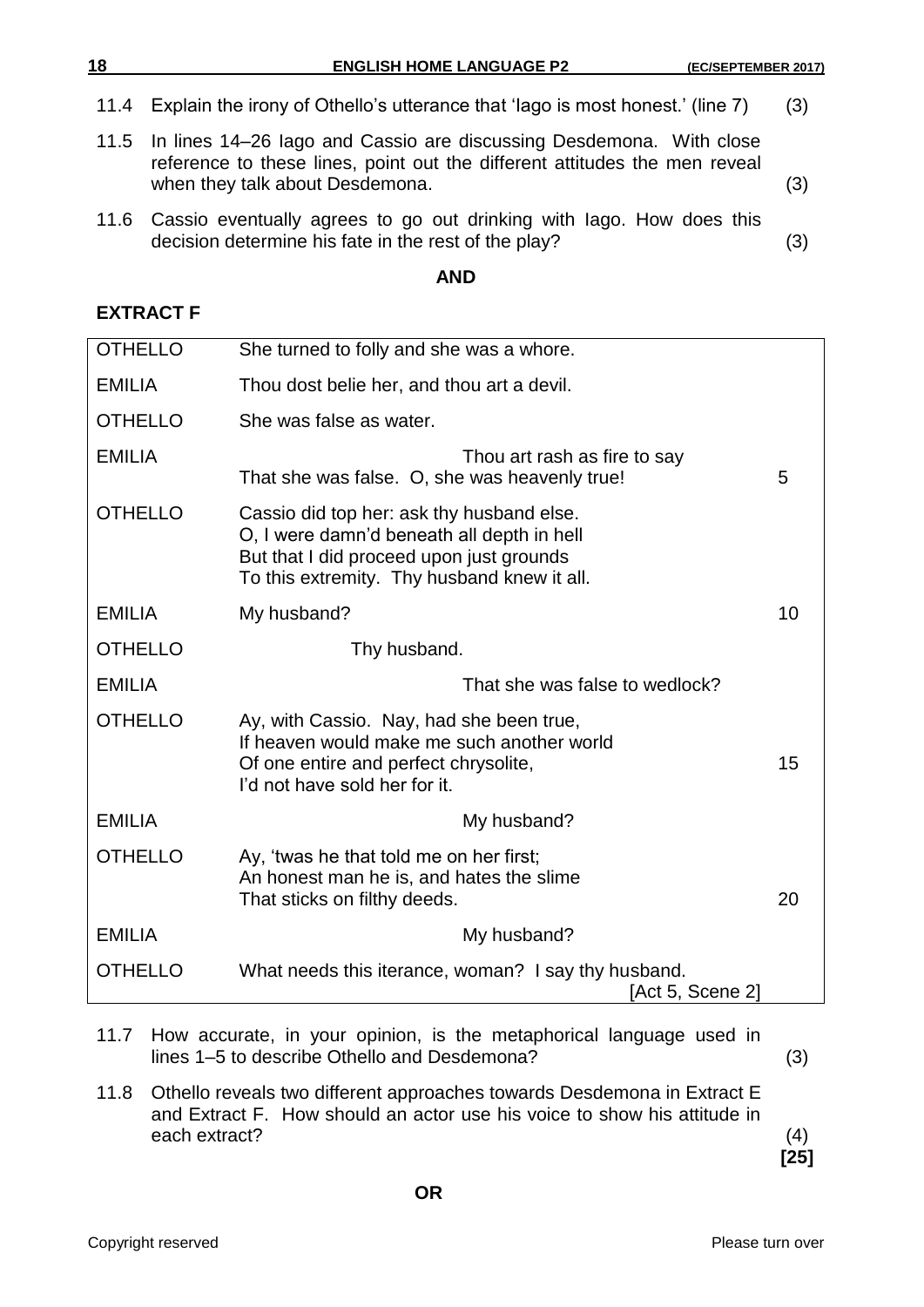#### *THE CRUCIBLE* **– ARTHUR MILLER**

Answer EITHER QUESTION 12 (essay question) OR QUESTION 13 (contextual question).

#### **QUESTION 12: ESSAY QUESTION –** *THE CRUCIBLE*

*'A tragic hero is a character who comes to misfortune through a fatal character flaw.'*

In a carefully planned essay of 400–450 words (2–2½ pages) in length, discuss to what extent the quotation is true about John Proctor. **[25]**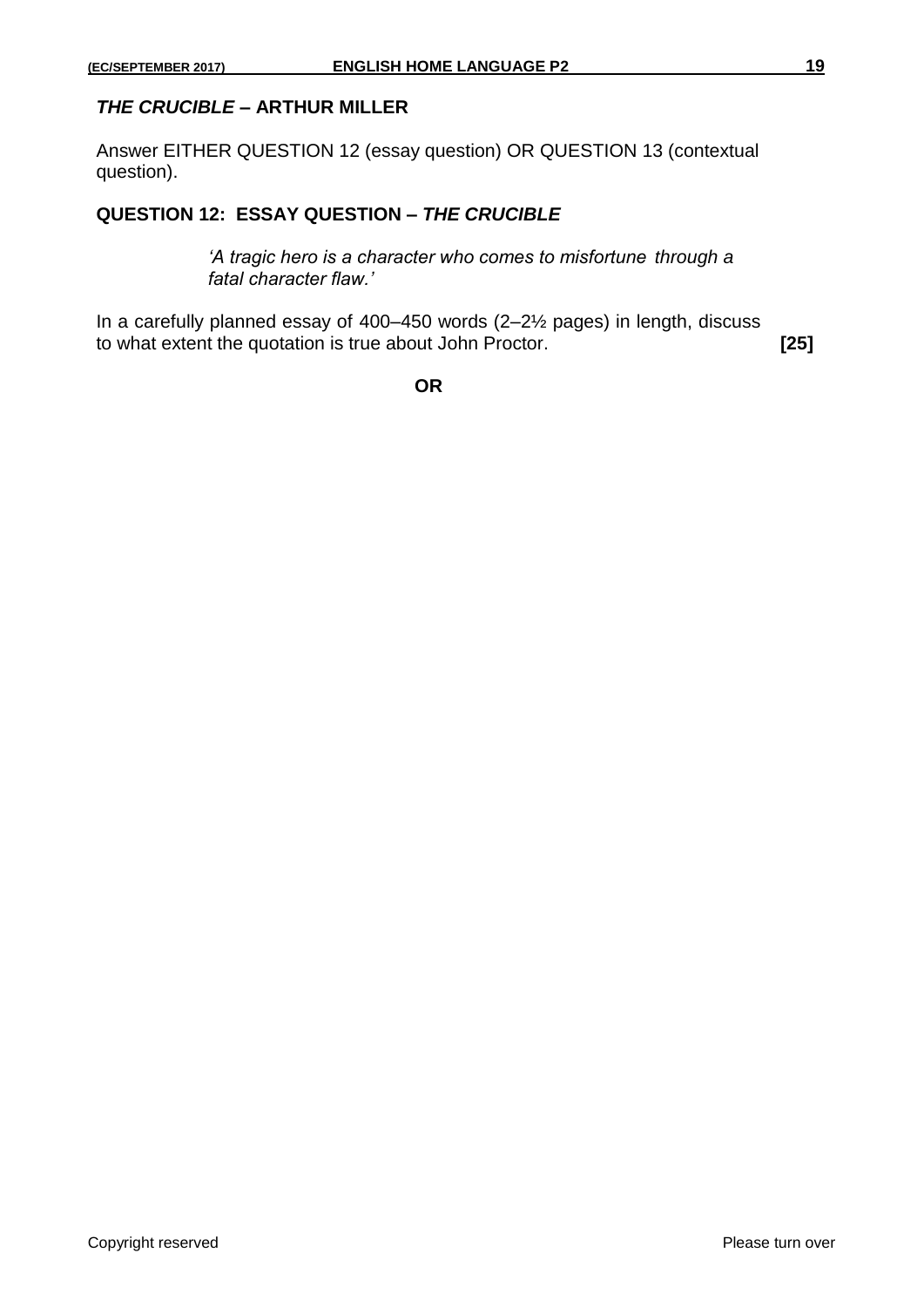#### **QUESTION 13: CONTEXTUAL QUESTION –** *THE CRUCIBLE*

Read the extracts below and then answer the questions that follow.

#### **EXTRACT G**

|                             | He appears loaded down with half a dozen heavy books.                                                                                       |    |
|-----------------------------|---------------------------------------------------------------------------------------------------------------------------------------------|----|
| <b>HALE</b>                 | Pray you, someone take these!                                                                                                               |    |
| <b>PARRIS</b>               | (delighted): Mr Hale! Oh! It's good to see you again! (Taking<br>some books.) My, they're heavy!                                            |    |
| <b>HALE</b>                 | (setting down his books.) They must be; they are waited with<br>authority.                                                                  | 5  |
| <b>PARRIS</b>               | (a little scared): Well, you do come prepared!                                                                                              |    |
| <b>HALE</b>                 | We shall need hard study if it comes to tracking down the Old<br>Boy. (Noticing Rebecca.) You cannot be Rebecca Nurse?                      |    |
| <b>REBECCA</b>              | I am, sir. Do you know me?                                                                                                                  |    |
| <b>HALE</b>                 | It's strange how I knew you, but I suppose you look as such a<br>good soul should. We have all heard of your great charities in<br>Beverly. | 10 |
| <b>PARRIS</b>               | Do you know this gentleman? Mr Thomas Putnam. And his<br>good wife Ann.                                                                     |    |
| <b>HALE</b>                 | Putnam! I had not expected such distinguished company,<br>sir.                                                                              | 15 |
| <b>PUTNAM</b>               | (pleased): It does not seem to help us today, Mr Hale. We look<br>to you to come to our house and save our child                            |    |
| <b>HALE</b>                 | Your child ails too?                                                                                                                        |    |
| <b>MRS</b><br><b>PUTNAM</b> | Her soul, her soul seems flown away. She sleeps and yet she<br>walks $-$                                                                    | 20 |
| <b>PUTNAM</b>               | She cannot eat.                                                                                                                             |    |
| <b>HALE</b>                 | Cannot eat! (Thinks on it. Then, to Proctor and Giles Corey.)<br>Do you men have afflicted children?                                        |    |
| <b>PARRIS</b>               | No, no, these are farmers. John Proctor -                                                                                                   | 25 |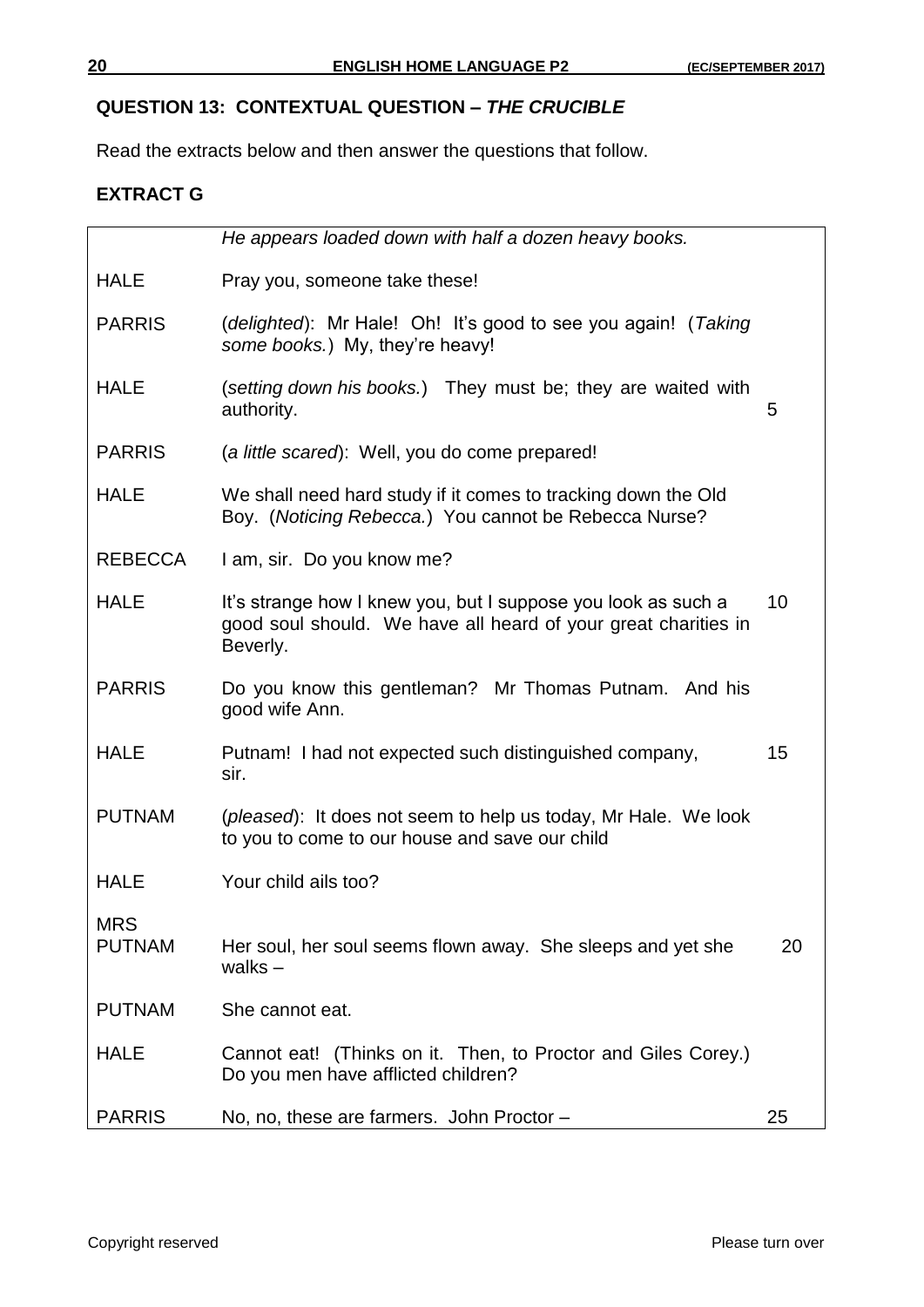| <b>GILES</b>   |                                                                                                                 | He don't believe in witches.                                                                    |     |
|----------------|-----------------------------------------------------------------------------------------------------------------|-------------------------------------------------------------------------------------------------|-----|
| <b>PROCTOR</b> |                                                                                                                 | (to Hale): I never spoke on witches one way or the other. Will<br>you come, Giles?              |     |
| <b>GILES</b>   |                                                                                                                 | $No - no$ , John, I think not. I have some few queer questions of<br>my own to ask this fellow. | 30  |
| <b>PROCTOR</b> |                                                                                                                 | I've heard you to be a sensible man, Mr Hale. I hope you'll<br>leave some of it in Salem.       |     |
|                |                                                                                                                 | [Act 1]                                                                                         |     |
| 13.1           |                                                                                                                 | Relate the circumstances under which Reverend Hale is visiting Salem.                           | (3) |
| 13.2           | Comment on the dramatic impact the books would have as part of<br>Hale's entrance to the stage.                 |                                                                                                 | (3) |
| 13.3           | Refer to lines 7-12. Provide a possible reason for Hale recognising and<br>meeting Rebecca before anybody else. |                                                                                                 | (3) |
| 13.4           | From what you know about Parris, what does he imply when he explains<br>'No, no, these are farmers.' (line 25)? |                                                                                                 | (3) |
| 13.5           |                                                                                                                 | What does the audience learn from John Proctor's words in lines<br>31-32? Mention two things.   | (3) |

**AND**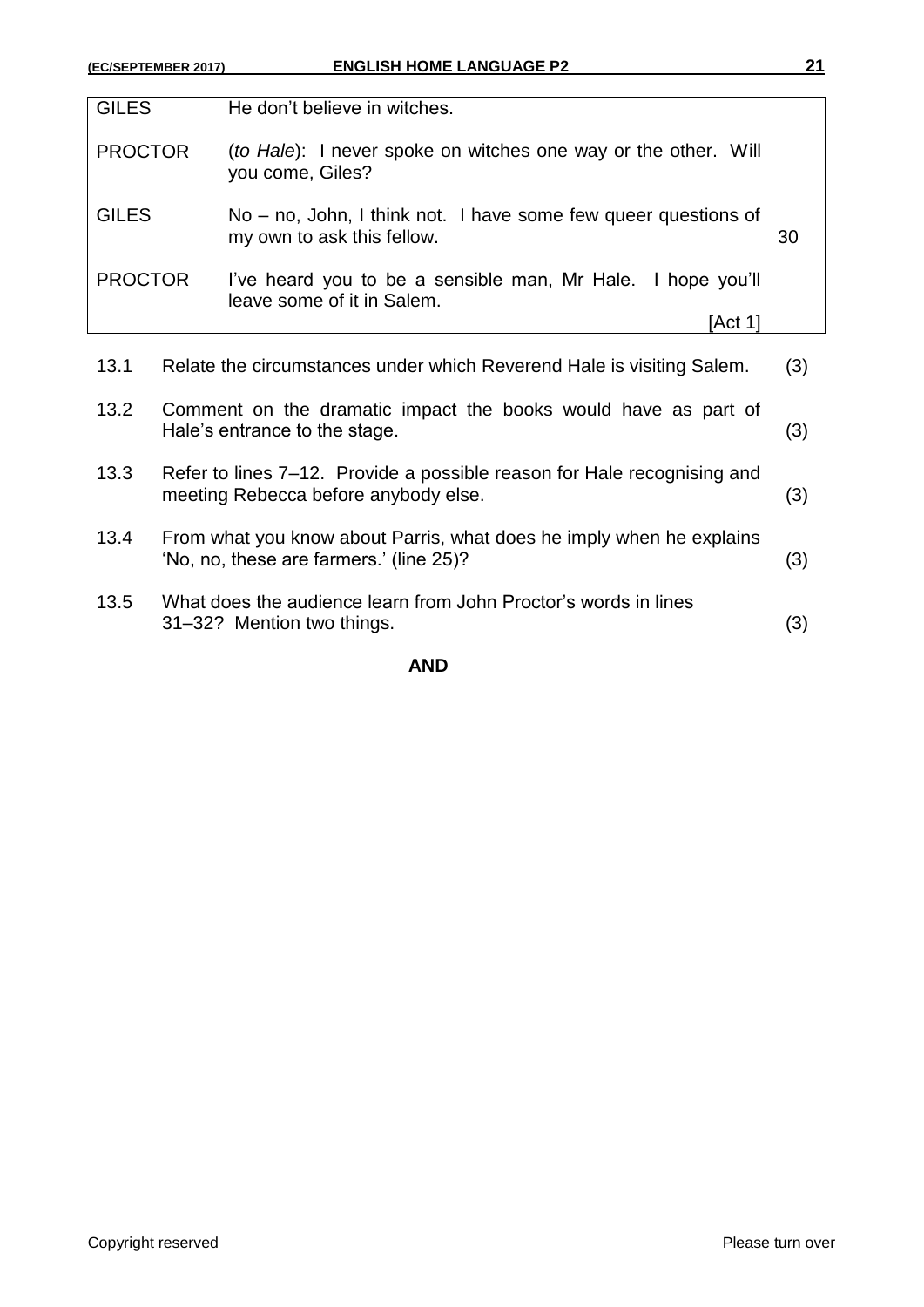# **EXTRACT H**

| <b>HATHORNE</b> | (astonished): She have robbed you?                                                                                                                                                                                                                                                                                                                                                                                                                             |          |
|-----------------|----------------------------------------------------------------------------------------------------------------------------------------------------------------------------------------------------------------------------------------------------------------------------------------------------------------------------------------------------------------------------------------------------------------------------------------------------------------|----------|
| <b>PARRIS</b>   | Thirty-one pound is gone. (He covers his face and sobs.)                                                                                                                                                                                                                                                                                                                                                                                                       |          |
| <b>DANFORTH</b> | Mr Parris, you are a brainless man! (He walks in thought,<br>deeply worried.)                                                                                                                                                                                                                                                                                                                                                                                  |          |
| <b>PARRIS</b>   | Excellency, it profit nothing you should blame me. I cannot think 5<br>they would run off except they fear to keep in Salem any more.<br>(He is pleading.) Mark it, sir, Abigail had close knowledge of<br>the town, and since the news of Andover has broken here -                                                                                                                                                                                           |          |
| <b>DANFORTH</b> | Andover is remedied. The court returns here on Friday, and will<br>resume examinations.                                                                                                                                                                                                                                                                                                                                                                        | 10       |
| <b>PARRIS</b>   | I am sure of it, sir. But the rumour here speaks rebellion in<br>Andover, and it -                                                                                                                                                                                                                                                                                                                                                                             |          |
| <b>DANFORTH</b> | There is no rebellion in Andover!                                                                                                                                                                                                                                                                                                                                                                                                                              |          |
| <b>PARRIS</b>   | I tell you what is said here, sir. Andover have thrown out the<br>court, they say, and will have no part of witchcraft. There be a<br>faction here, feeding on that news, and I tell you true, sir, I fear<br>there will be riot here.                                                                                                                                                                                                                         | 15       |
| <b>HATHORNE</b> | Riot! Why at every execution I have seen naught but high<br>satisfaction in the town.                                                                                                                                                                                                                                                                                                                                                                          |          |
| <b>PARRIS</b>   | Judge Hathorne – it were another sort that hanged till now.<br>Rebecca Nurse is no Bridget that lived three year with Bishop<br>before she married him. John Proctor is not Isaac Ward that<br>drank his family to ruin. (To Danforth) I would to God it were not<br>so, Excellency, but these people have great weight yet in the<br>town. Let Rebecca stand upon the gibbet and send up some<br>righteous prayer, and I fear she'll wake a vengeance on you. | 20<br>25 |
| <b>HATHORNE</b> | Excellency, she is condemned a witch. The court have -                                                                                                                                                                                                                                                                                                                                                                                                         |          |
| <b>DANFORTH</b> | (in deep concern, raising a hand to Hathorne): Pray you. (To<br>Parris.) How do you propose, then?                                                                                                                                                                                                                                                                                                                                                             |          |
| <b>PARRIS</b>   | Excellency, I would postpone these hangin's for a time.                                                                                                                                                                                                                                                                                                                                                                                                        | 30       |
| <b>DANFORTH</b> | There will be no postponement.<br>[Act 4]                                                                                                                                                                                                                                                                                                                                                                                                                      |          |

- 13.6 To what extent is Danforth's accusation that Parris is 'a brainless man' (line 3) true? Refer to the whole play in support of your answer. (3)
- 13.7 Comment critically on Danforth and Hathorne's responses to the explanation that neighbouring Andover's court has decided not to continue with prosecuting witchcraft cases. (3)
- 13.8 Refer to Extracts G and H. How would you instruct an actor playing Parris to use his voice to convey the different moods in each extract? (4)

**[25]**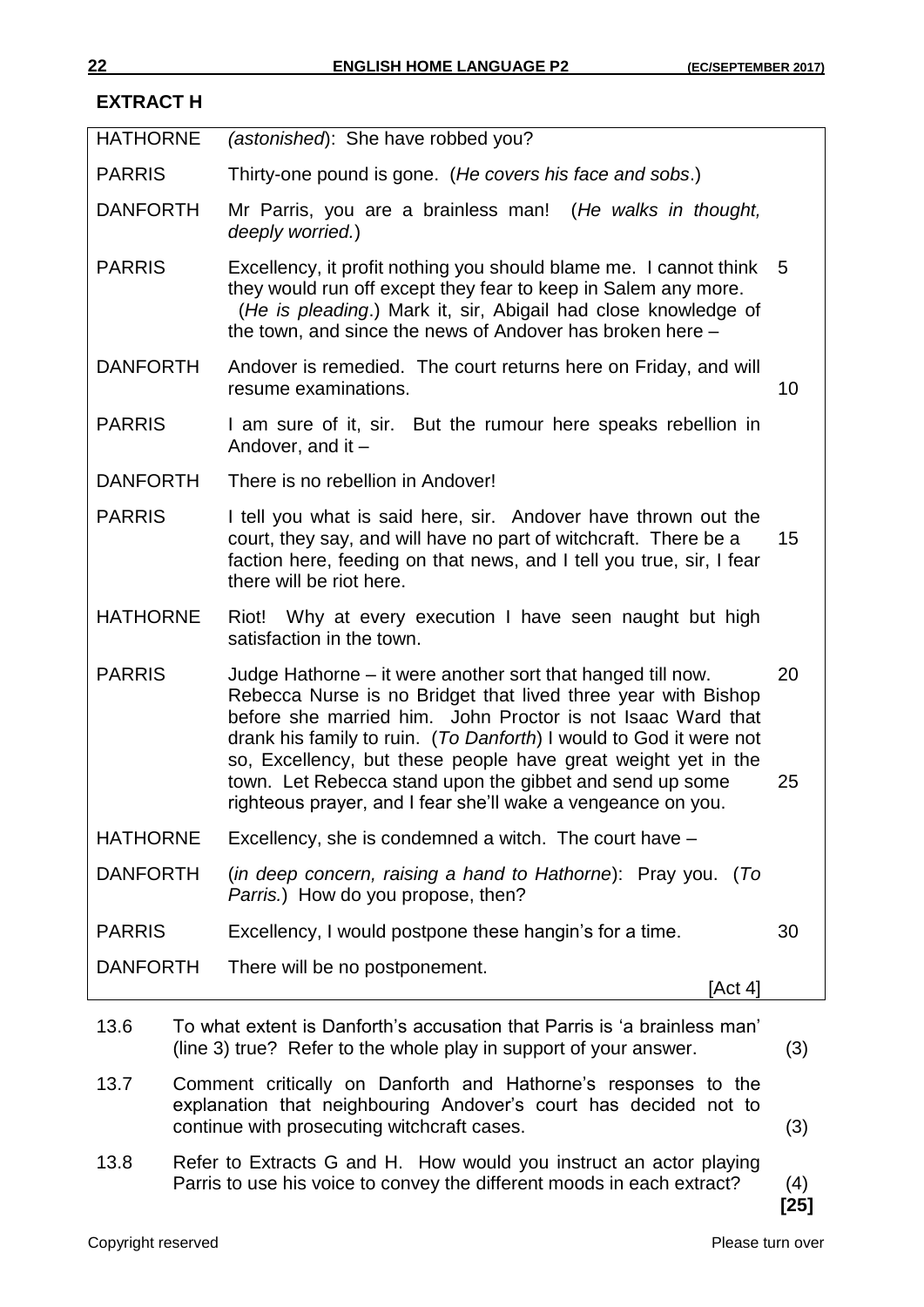#### **OR**

#### *HAMLET* **– WILLIAM SHAKESPEARE**

Answer EITHER QUESTION 14 (essay question) OR QUESTION 15 (contextual question).

#### **QUESTION 14: ESSAY QUESTION –** *HAMLET*

*'A tragic hero is a character who comes to misfortune through a fatal character flaw.'*

In a carefully planned essay of 400–450 words (2–2½ pages) in length, discuss to what extent the quotation is true about Hamlet. **[25]**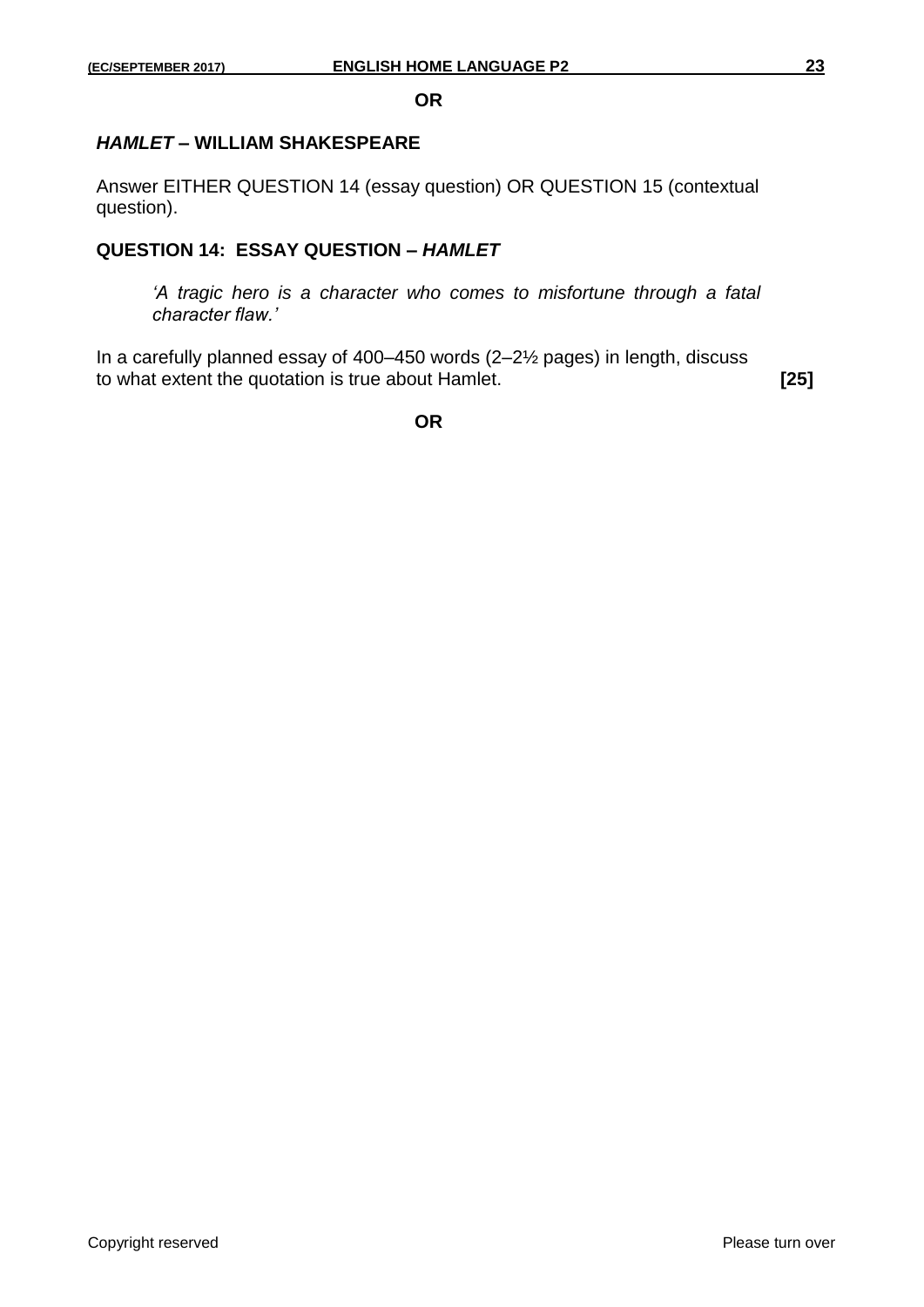#### **QUESTION 15: CONTEXTUAL QUESTION –** *HAMLET*

# **EXTRACT I**

| <b>GHOST</b>  | My hour is almost come,<br>When I to sulph'rous and tormenting flames<br>Must render up myself.                                                                                                                                                                                                   |                |
|---------------|---------------------------------------------------------------------------------------------------------------------------------------------------------------------------------------------------------------------------------------------------------------------------------------------------|----------------|
| <b>HAMLET</b> | Alas poor ghost!                                                                                                                                                                                                                                                                                  |                |
| <b>GHOST</b>  | Pity me not, but lend thy serious hearing<br>To what I shall unfold.                                                                                                                                                                                                                              | 5              |
| <b>HAMLET</b> | Speak, I am bound to hear.                                                                                                                                                                                                                                                                        |                |
| <b>GHOST</b>  | So art thou to revenge, when thou shalt hear.                                                                                                                                                                                                                                                     |                |
| <b>HAMLET</b> | What?                                                                                                                                                                                                                                                                                             |                |
| <b>GHOST</b>  | I am thy father's spirit<br>Doomed for a certain term to walk the night,<br>And for the day confined to fast in fires,<br>Till the foul crimes done in my days of nature                                                                                                                          | 10             |
|               | Are burnt and purged away. But what I am forbid<br>To tell the secrets of my prison-house,<br>I could a tale unfold whose lightest word<br>Would harrow up thy soul, freeze thy young blood,<br>Make thy two eyes like stars start from their spheres,<br>Thy knotted and combined locks to part, | 15             |
|               | And each particular hair to stand an end,<br>Like quills from the fretful porpentine.<br>But this eternal blazon must not be<br>To ears of flesh and blood. List, list, O list!<br>If thou didst ever thy dear father love                                                                        | 20             |
| <b>HAMLET</b> | Oh God!                                                                                                                                                                                                                                                                                           | 25             |
| <b>GHOST</b>  | Revenge his foul and most unnatural murder.                                                                                                                                                                                                                                                       |                |
| <b>HAMLET</b> | Murder!                                                                                                                                                                                                                                                                                           |                |
| <b>GHOST</b>  | Murder most foul, as in the best it is,<br>But this most foul, strange and unnatural.                                                                                                                                                                                                             |                |
| <b>HAMLET</b> | Haste me to know't, that I with wings as swift<br>As meditation or the thoughts of love,<br>May sweep to my revenge.                                                                                                                                                                              | 30             |
|               |                                                                                                                                                                                                                                                                                                   | Act 1, Scene 5 |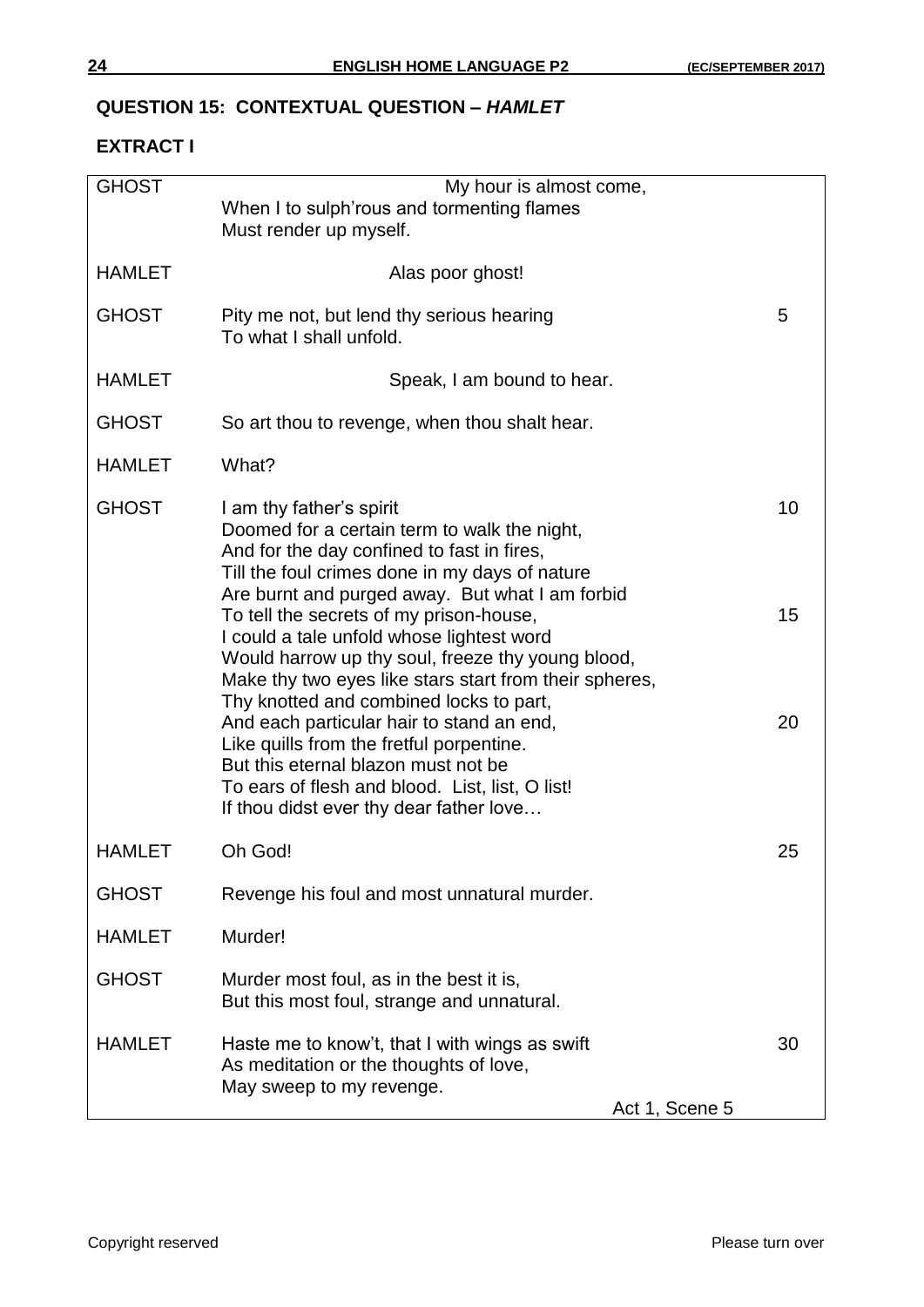|      | <b>ENGLISH HOME LANGUAGE P2</b><br>(EC/SEPTEMBER 2017)                                                       | 25  |
|------|--------------------------------------------------------------------------------------------------------------|-----|
| 15.1 | Place the extract in context.                                                                                | (3) |
| 15.2 | Comment on the dramatic effect the ghost would have on an<br>Elizabethan audience.                           | (3) |
| 15.3 | Refer to lines 10–24. How does the ghost try to persuade Hamlet to<br>avenge his murder? Mention two things. | (3) |
| 15.4 | Why does the ghost refer to his murder as 'strange and unnatural'<br>(line 29)?                              | (3) |
| 15.5 | Explain how Hamlet's intention he expresses in lines 30–32 is ironic.                                        | (3) |

# **AND**

# **EXTRACT J**

| <b>HAMLET</b>  | How does the queen?                                                                                                                                                                                                                                                                                                                                                            |                |  |
|----------------|--------------------------------------------------------------------------------------------------------------------------------------------------------------------------------------------------------------------------------------------------------------------------------------------------------------------------------------------------------------------------------|----------------|--|
| <b>KING</b>    | She swoons to see them bleed.                                                                                                                                                                                                                                                                                                                                                  |                |  |
| <b>QUEEN</b>   | No, no, the drink, the drink $-$ O my dear Hamlet $-$<br>The drink, the drink! I am poisoned!                                                                                                                                                                                                                                                                                  |                |  |
|                | She dies                                                                                                                                                                                                                                                                                                                                                                       |                |  |
| <b>HAMLET</b>  | O villainy! Ho! let the door be locked!<br>Treachery! seek it out.                                                                                                                                                                                                                                                                                                             | 5              |  |
| <b>LAERTES</b> | It is here, Hamlet. Hamlet, thou art slain,<br>No medicine in the world can do thee good.<br>In thee there is not half an hour of life.<br>The treacherous instrument is in thy hand,<br>Unbated and envenomed. The foul practice<br>Hath turned itself on me, lo, here I lie,<br>Never to rise again. Thy mother's poisoned.<br>I can no more. The king, the king's to blame. | 10             |  |
| <b>HAMLET</b>  | The point envenomed too<br>Then, venom, to thy work.                                                                                                                                                                                                                                                                                                                           | 15             |  |
|                | He stabs the King                                                                                                                                                                                                                                                                                                                                                              |                |  |
| <b>ALL</b>     | Treason! treason!                                                                                                                                                                                                                                                                                                                                                              |                |  |
| <b>KING</b>    | O, yet defend me, friends, I am but hurt.                                                                                                                                                                                                                                                                                                                                      |                |  |
| <b>HAMLET</b>  | Here, thou incestuous, murderous, damnéd Dane,<br>He forces him to drink<br>Drink off this potion. Is thy union here?<br>Follow my mother.                                                                                                                                                                                                                                     | 20             |  |
|                |                                                                                                                                                                                                                                                                                                                                                                                | Act 5, Scene 2 |  |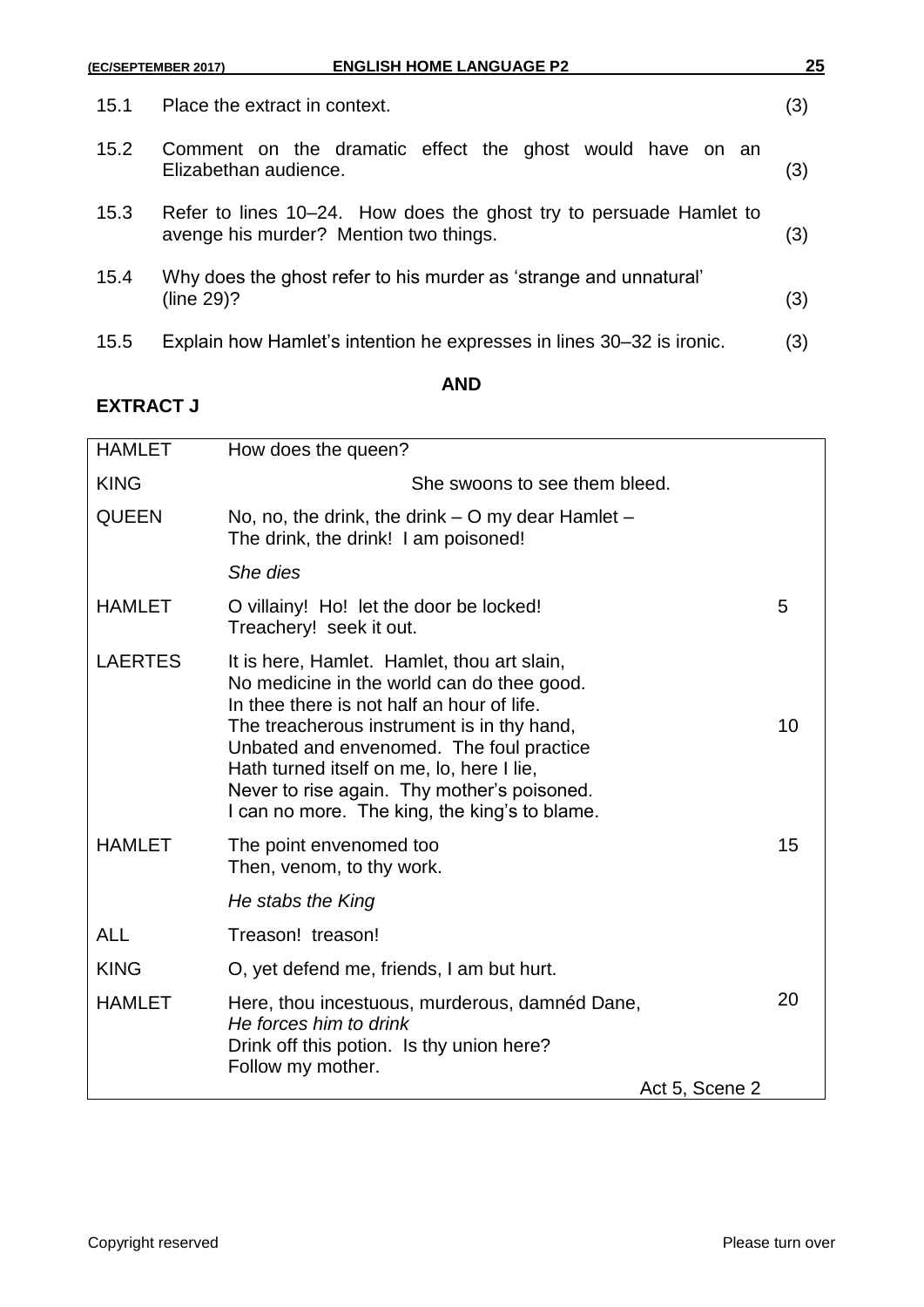| 26   | <b>ENGLISH HOME LANGUAGE P2</b><br>(EC/SEPTEMBER 2017)                                                                      |             |
|------|-----------------------------------------------------------------------------------------------------------------------------|-------------|
| 15.6 | What do you think Gertrude implies when she calls for her son and not<br>the King just before she dies? Mention two things. | (3)         |
| 15.7 | Suggest how an actor should act and speak Laertes's words in<br>lines $7-14$ .                                              | (3)         |
| 15.8 | Refer to lines 19–21. Hamlet is a man of action in this scene. How<br>does he finally avenge his parents' deaths?           | (4)<br>[25] |
|      | <b>TOTAL SECTION C:</b>                                                                                                     | 25          |
|      | <b>GRAND TOTAL:</b>                                                                                                         | 80          |